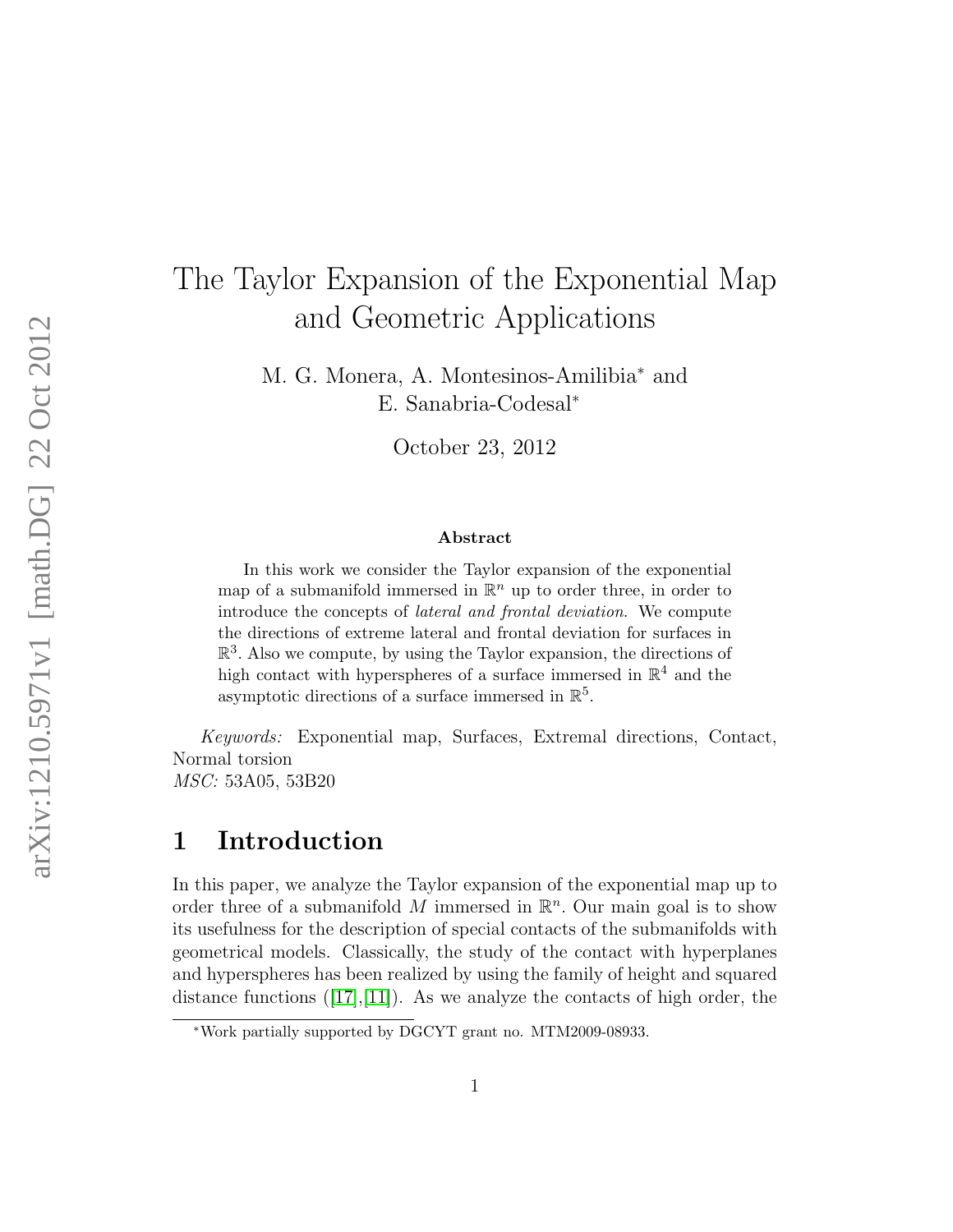complexity of the calculations increases. In this work, through the Taylor expansion of the exponential map, we characterize the geometry of order higher than 3 in terms of invariants of the immersion, so that the operations be more affordable. Also this new technic give us new geometric concepts.

On the one hand, we gain some geometrical insights, as we explain now. Let M be a regular surface immersed in  $\mathbb{R}^n$  and  $\gamma: I \to \mathbb{R}$  be the geodesic defined in M by the initial condition  $\gamma'(0) = v \in T_m M$ . Let  $g: I \to \mathbb{R}^n$  be the geodesic defined in  $\mathbb{R}^n$  with the initial velocity, that is  $g(t) = m + vt$ . The difference  $\gamma - g$  gives the geodesic deviation of the immersion for the initial condition v. The Taylor expansion of  $\gamma(t)-g(t)$  begins with the second order term which is proportional to the second fundamental form of  $M$  at m acting upon v, say  $\alpha(v, v)$ . It is orthogonal to  $T_m M$  and its meaning is well known. The third term has in general non-vanishing orthogonal and tangential components with respect to  $T_mM$ . The orthogonal component depends essentially on the third order geometry of the surface, that is on the covariant derivative of the second fundamental form. The tangential component, on its part, depends only on the second fundamental form at  $m$  and may be decomposed naturally into two components, one tangent to v and the other orthogonal to it. We call the first, the frontal deviation, and the second, the lateral deviation. We shall distinguish the directions  $v \in T_mM$  on which the norm or the frontal deviation (resp. the lateral deviation) are extremal. In the case of  $M$  being a surface, there are in general at most four directions of each or these classes. We shall show that the directions where the lateral deviation vanishes are the directions of higher contact of a geodesic with the normal section of the surface.

On the other hand, we obtain an expression for the normal torsion in terms of invariants related to the second fundamental form and its covariant derivative.

Finally, we compute by using the Taylor expansion of the exponential map, the directions of higher contact with hyperspheres of a surface in  $\mathbb{R}^4$ , defined by J. Montaldi in [\[12\]](#page-26-2), and characterize the centers of these hyperspheres through the normal curvature and normal torsion. We also characterize the asymptotic directions of a surface in  $\mathbb{R}^5$ . In both cases, the results are given in terms of invariants of the immersion, so that the numerical or symbolic computation of those directions becomes affordable, not hampered by the recourse to Monge's, isothermal or other special coordinates as in otherworks  $([12], [9])$  $([12], [9])$  $([12], [9])$  $([12], [9])$  $([12], [9])$ .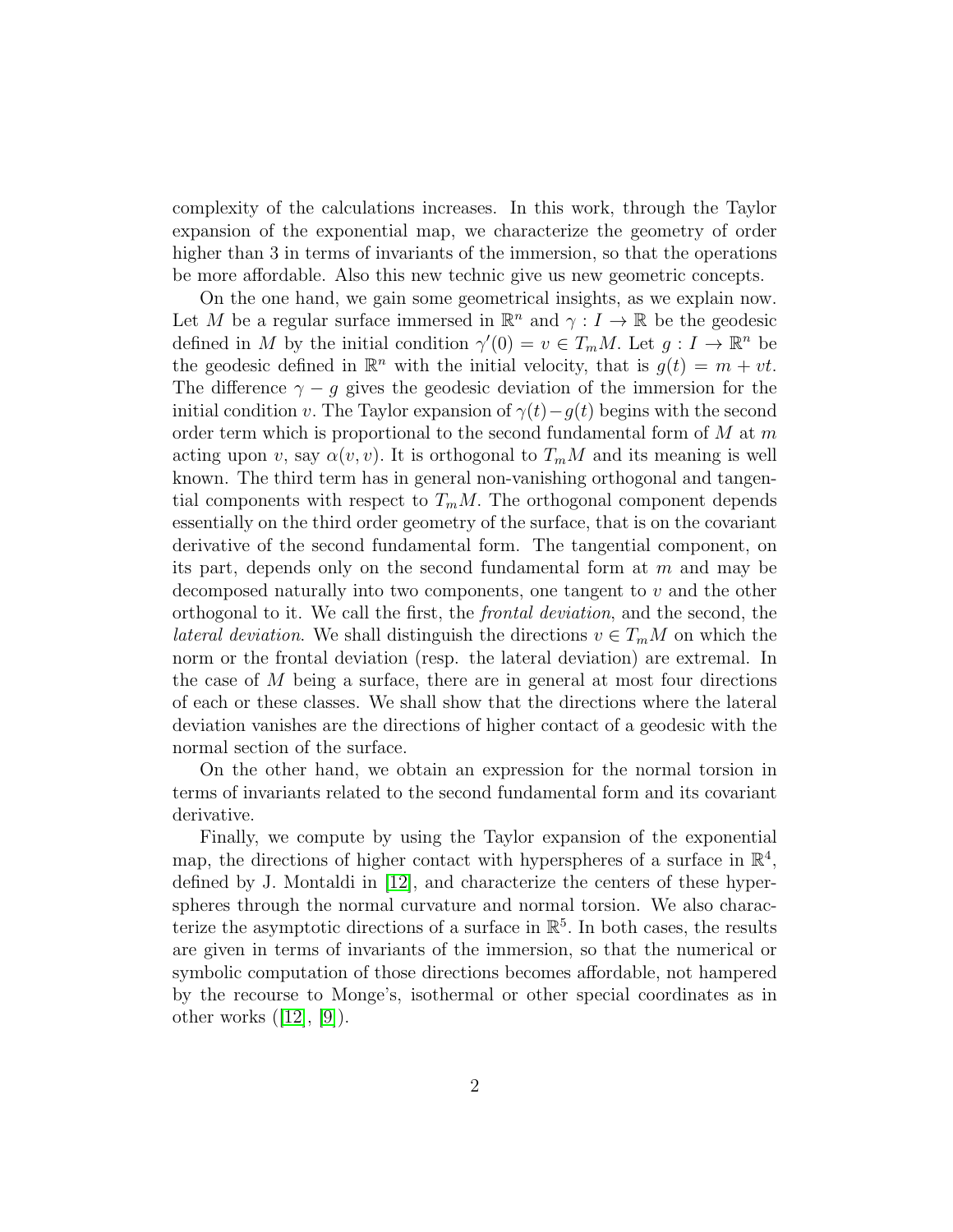## 2 Preliminaries

Let M be a differentiable manifold immersed in  $\mathbb{R}^n$ . Since all of our study will be local, we gain in brevity by assuming that it is a regular submanifold. For each  $m \in M$  we consider the decomposition  $T_m \mathbb{R}^n = T_m M \oplus N_m M$ , where  $N_m M$  denotes the normal subspace to M at m. Given  $X \in T_m \mathbb{R}^n$ , that decomposition will be written as  $X = X^{\top} + X^{\perp}$  where  $X^{\top} \in T_mM$ ,  $X^{\perp} \in N_m M$ .

Let  $\pi: TM \to M$  and  $\pi_N: NM \to M$  denote the tangent and normal bundles respectively. If  $E$  is the total space of a smooth bundle we will denote by  $\Gamma(E)$  the space of its smooth sections. For the particular case of TM we will put  $\mathfrak{X}(M)$  instead. We define the connection  $\nabla^{\top}$  for  $\pi$  by  $\nabla_X^{\top} Y = (D_X Y)^{\top}, X, Y \in \mathfrak{X}(M)$ , where D is the Riemannian connection in  $\mathbb{R}^n$  which coincides with the directional derivative. For  $\pi_N$  we define the connection  $\nabla^{\perp}$  by  $\nabla_X^{\perp} u = (D_X u)^{\perp}$ ,  $u \in \Gamma(NM)$ . These connections define a new connection  $\nabla$  in  $\Gamma(T^{(r,s)}M\otimes N^{(p,q)}M)$  such that if, for example, we have  $w = u \otimes Y \otimes \beta$ , where  $u \in \Gamma(NM)$ ,  $Y \in \mathfrak{X}(M)$ ,  $\beta \in \Gamma(T^*M)$  then:

$$
\nabla_X w = (\nabla_X^{\perp} u) \otimes Y \otimes \beta + u \otimes \nabla_X^{\top} Y \otimes \beta + u \otimes Y \otimes \nabla_X^{\top} \beta.
$$

This connection preserves the inner product.

The second fundamental form  $\alpha : \mathfrak{X}(M) \times \mathfrak{X}(M) \to \Gamma(NM)$  is the bilinear symmetric map defined by  $\alpha(X, Y) = (D_X Y)^{\perp}$ . Thus, if  $u \in \Gamma(NM)$ , we will have  $u \cdot \alpha(X, Y) = -(D_X u) \cdot Y$ .

#### 2.1 Surfaces

Let M be a surface immersed in  $\mathbb{R}^n$  and we consider  $(t_1, t_2)$  a local orthonormal frame of TM on  $U \subset M$ . For each  $m \in U$ , the unit circle  $S^1(T_mM)$ of  $T_m M$  can be parameterized by the angle  $\theta \in [0, 2\pi]$  with respect to the value of  $t_1$  at m and we define the map  $\eta_m : S^1(T_mM) \to N_mM$  by  $\eta_m(\theta) = \alpha_m(t(\theta), t(\theta))$ , where  $t(\theta) = t_1 \cos \theta + t_2 \sin \theta$ . Therefore:

$$
\eta(\theta) = \alpha(t_1, t_1) \cos^2 \theta + \alpha(t_2, t_2) \sin^2 \theta + 2\alpha(t_1, t_2) \sin \theta \cos \theta.
$$

Putting  $b_1 = \alpha(t_1, t_1)$ ,  $b_2 = \alpha(t_2, t_2)$  and  $b_3 = \alpha(t_1, t_2)$ , then

$$
\eta(\theta) = H + B\cos 2\theta + C\sin 2\theta,
$$

where  $H =$ 1  $\frac{1}{2}(b_1+b_2), B=$ 1  $\frac{1}{2}(b_1 - b_2)$  and  $C = b_3$ .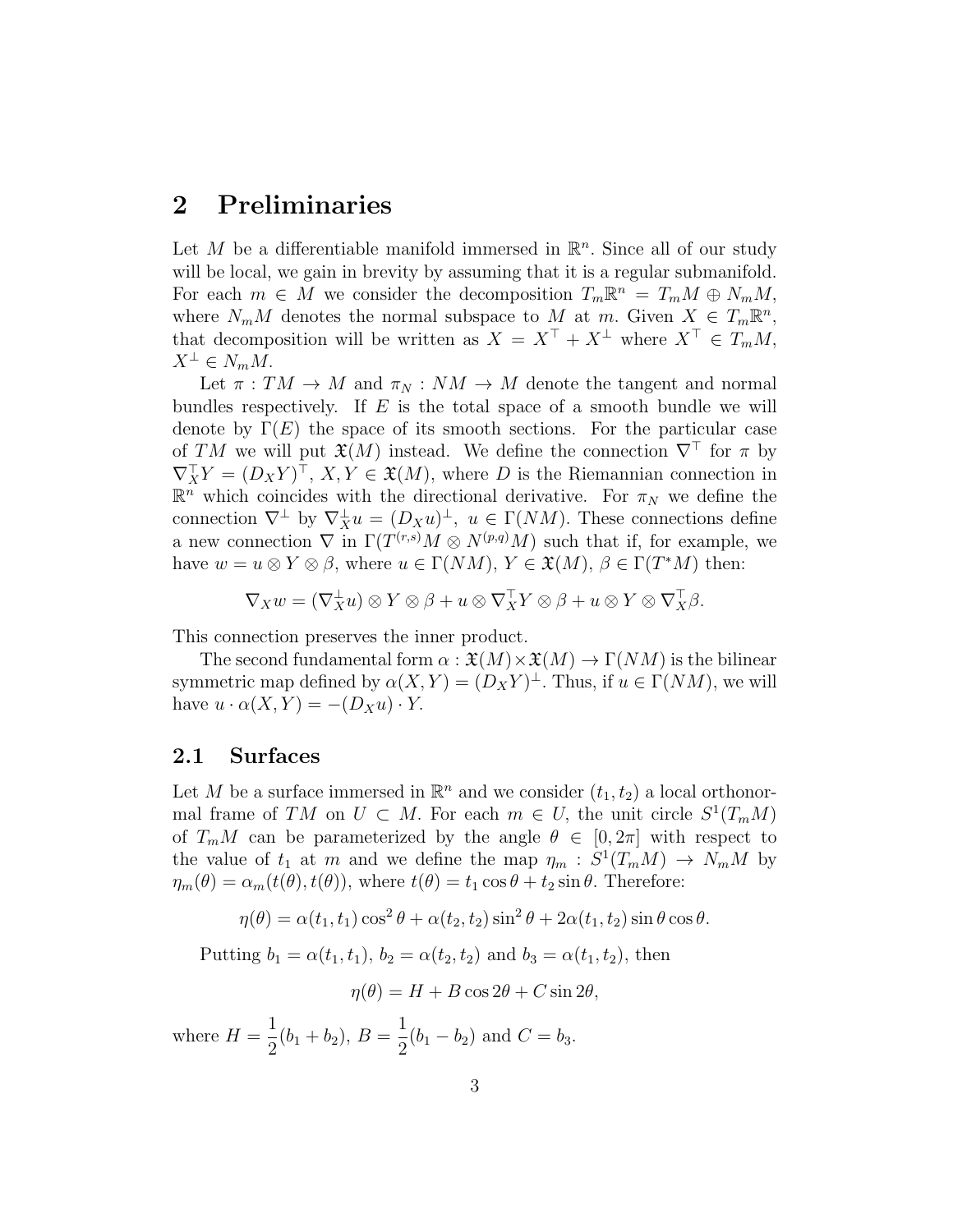Consider the affine subspace of  $\mathbb{R}^n$  which passes by m and is generated by  $t(\theta) \in T_m M$  and  $N_m M$ . The intersection of this subspace with M is a curve that passes by m, called the normal section of M determined by  $t(\theta)$ , and the curvature vector of this curve coincide with  $\eta_m(\theta) = \alpha_m(t(\theta), t(\theta)).$ 

The image of the map  $\eta_m$  is an ellipse in  $N_mM$  called *curvature ellipse*, whose center is the vector  $H_m$ . Hence, this vector, called the *mean curvature* vector, does not depend on the choice of the orthonormal frame  $(t_1, t_2)$ . It is possible to choose this frame in such a way that B and C coincide with the half-axes of the ellipse, i.e.  $|B| \geq |C|$  and  $B \cdot C = 0$ .

When the curvature ellipse at  $m$  degenerates to a segment we say that the point  $m$  is *semiumbilic* and if in addition a straight line containing that segment passes by the origin then m is called an *inflection point*. If m is semiumbilic, then the orthonormal frame  $(t_1, t_2)$  can be chosen in such a way that  $C_m = 0$ .

#### 2.2 Contact theory

Let  $M_i, N_i, i = 1, 2$  be submanifolds of  $\mathbb{R}^n$  with dim  $M_1 = \dim M_2$  and  $\dim N_1 = \dim N_2$ . We say that the *contact of*  $M_1$  and  $N_1$  at  $y_1$  is of the same type as the *contact of*  $M_2$  and  $N_2$  at  $y_2$  if there is a diffeomorphism germ  $\Phi: (I\!\!R^n, y_1) \to (I\!\!R^n, y_2)$  such that  $\Phi(M_1) = M_2$  and  $\Phi(N_1) = N_2$ . In this case we write  $K(M_1, N_1; y_1) = K(M_2, N_2; y_2)$ . J. A. Montaldi gives in [\[13\]](#page-26-4) the following characterization of the notion of contact by using the terminology of singularity theory:

**Theorem 2.1** Let  $M_i$ ,  $N_i$   $(i = 1, 2)$  be submanifolds of  $\mathbb{R}^n$  with  $\dim M_1 =$  $\dim M_2$  and  $\dim N_1 = \dim N_2$ . Let  $f_i : (M_i, x_i) \to (I\!\!R^n, y_i)$  be immersion germs and  $g_i: (I\!\!R^n, y_i) \rightarrow (I\!\!R^r, 0)$  be submersion germs with  $(N_i, y_i) =$  $(g_i^{-1})$  $i_{i}^{-1}(0), y_{i}$ ). In this case  $K(M_1, N_1; y_1) = K(M_2, N_2; y_2)$  if and only if the germ  $(g_1 \circ f_1, x_1)$  is K-equivalent to the germ  $(g_2 \circ f_2, x_2)$ .

Therefore, given two submanifolds  $M$  and  $N$  of  $\mathbb{R}^n$ , with a common point y, an immersion germ  $f : (M, x) \to (I\!\!R^n, y)$  and a submersion germ  $g:(\mathbb{R}^n,y)\to(\mathbb{R}^n,0)$ , such that  $N=g^{-1}(0)$ , the contact of  $M\equiv f(M)$ and N at y is completely determined by the  $K$ -singularity type of the germ  $(g \circ f, x)$  (see [\[6\]](#page-25-0) for details on *K*-equivalence).

When N is a hypersurface, we have  $r = 1$ , and the function germ  $(g \circ f, x)$ has a degenerate singularity if and only if its Hessian,  $\mathcal{H}(g \circ f)(x)$ , is a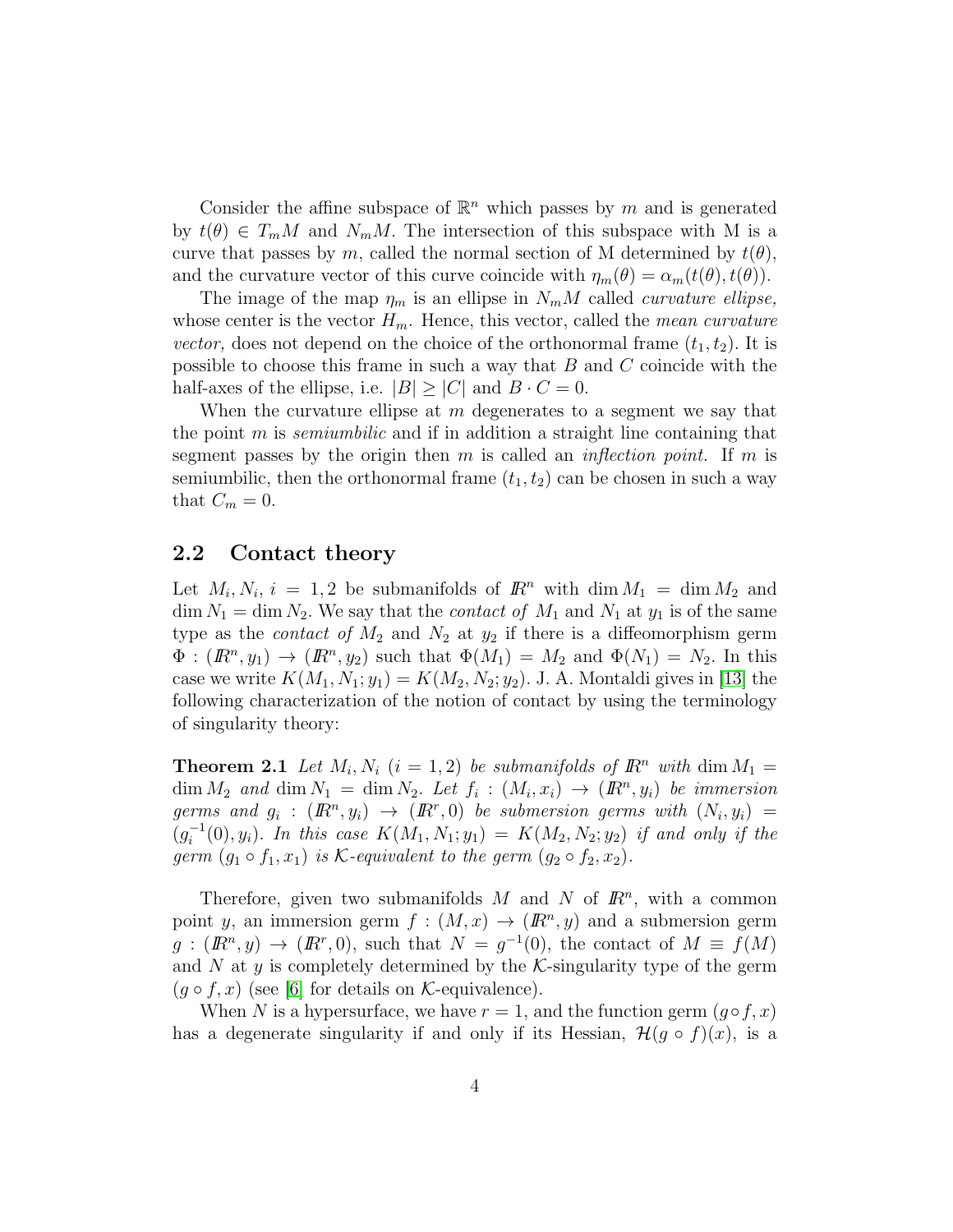degenerate quadratic form. In such case, the tangent directions lying in the kernel of this quadratic form are called *contact directions* for  $M$  and  $N$  at  $y$ .

We shall apply this theory to the contacts of surfaces with hyperplanes and hyperspheres in  $\mathbb{R}^n$ . In the following  $\phi: U \subset \mathbb{R}^2 \to \mathbb{R}^n$  will be an immersed surface, where  $M = \phi(U)$ .

**Definition 2.2** The family of height functions on  $M$ ,  $\lambda : M \times S^{n-1} \to \mathbb{R}$  is defined as  $\lambda_u(m) = \lambda(m, u) = m \cdot u$ ,  $u \in S^{n-1}$  where  $S^{n-1}$  is the unit sphere in  $\mathbb{R}^n$  centered at the origin.

Varying u we obtain a family of functions  $\lambda_u$  on M that describes all the possible contacts of M with the hyperplanes on  $\mathbb{R}^n$  ([\[8\]](#page-26-5), [\[9\]](#page-26-3)). The function  $\lambda_u$  has a singularity at  $m = \phi(x_0, y_0) \in M$  if and only if

$$
d_m \lambda_u = \left(\frac{\partial \phi}{\partial x}(x_0, y_0) \cdot u, \frac{\partial \phi}{\partial y}(x_0, y_0) \cdot u\right) = (0, 0),
$$

which is equivalent to say that  $u \in N_m M$ .

Let  $D\lambda : M \times S^{n-1} \to S^{n-1} \times \mathbb{R}$  be the unfolding associated to the family  $λ$ . The singular set of  $Dλ$ , given by

$$
\Sigma(D\lambda) = \{(m, u) \in M \times S^{n-1} : d_m \phi \cdot u = 0\}
$$

can clearly be identified with a canal hypersurface,  $CM$ , of M in  $\mathbb{R}^n$ . Moreover, the restriction of the natural projection  $\pi : M \times S^{n-1} \to S^{n-1}$  to the submanifold  $\Sigma(D\lambda) \equiv CM$  can be viewed as the normal Gauss map,  $\Gamma: CM \to S^{n-1}$  on the hypersurface  $CM$ . It is not difficult to verify that x is a degenerate singularity of  $\lambda_u$  if and only if  $(m, u)$  is a singular point of Γ if and only if  $\mathcal{K}(m, u) = 0$ , where K denotes the gaussian curvature function on  $CM$ , i.e.  $K = det(d\Gamma)$ , where  $d\Gamma : T(CM) \to TS^{k+n-1}$ .

**Definition 2.3** If m is a degenerate singularity (non Morse) of  $\lambda_u$ , we say that u defines a **binormal** direction for M at m. The vector  $v \in T_mM$  is an **asymptotic direction** at  $m$  if and only if  $v$  lies in the kernel of the hessian of some height function  $\lambda_u$  at m. In this case we say that v is an asymptotic direction associated to the binormal direction u at m.

These directions were introduced in [\[8\]](#page-26-5), where their existence and distribution over the generic submanifolds was analyzed.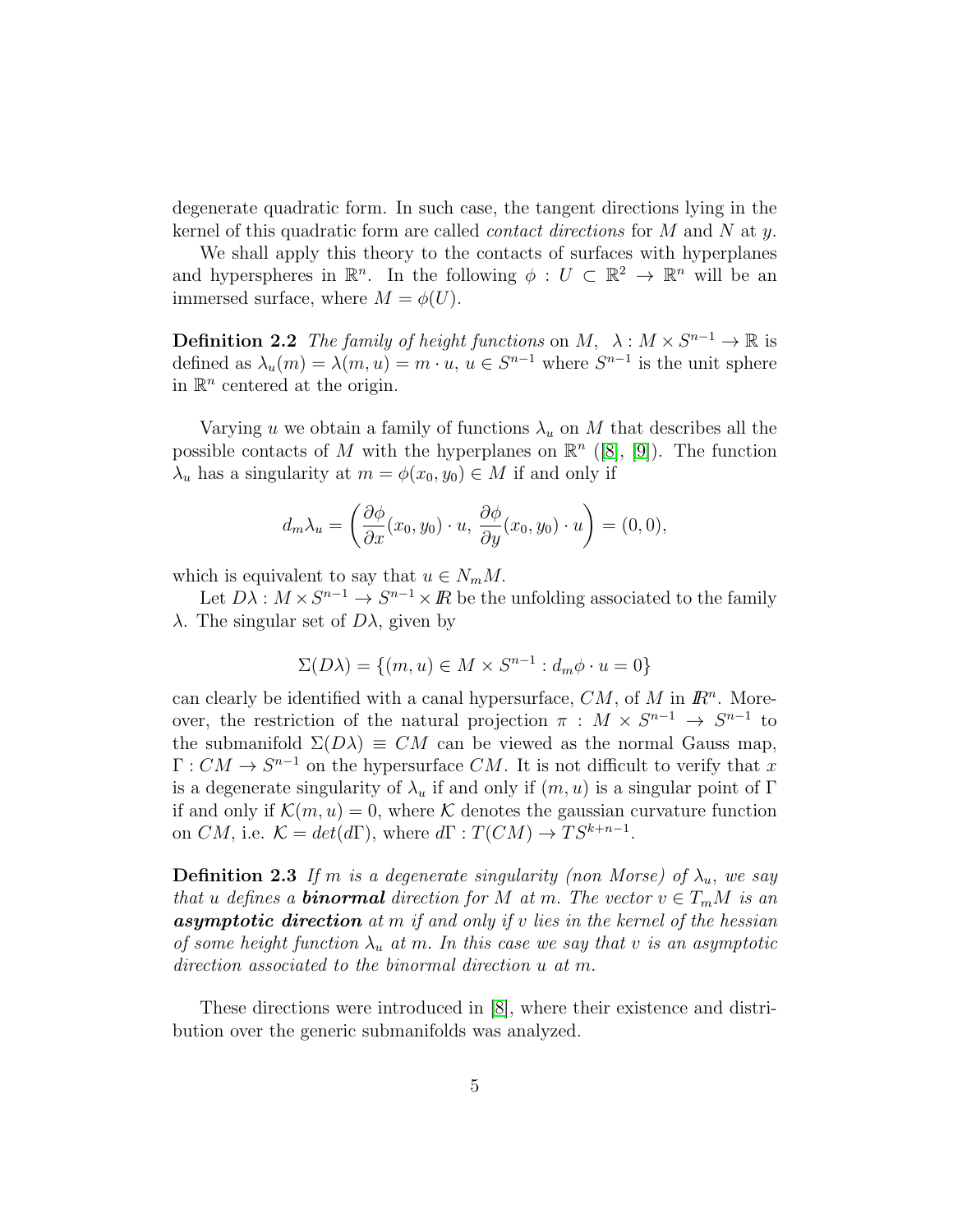**Definition 2.4** The family of squared distance functions over M,  $d^2$ :  $M \times$  $\mathbb{R}^n \to \mathbb{R}$ , is defined by  $d^2(m, u) = d_u^2(m) = ||m - u||^2$ .

The singularities of this family give a measure of the contacts of the immersion with the family of hyperspheres of  $\mathbb{R}^n$  ([\[11\]](#page-26-1), [\[17\]](#page-26-0)). Then, we observe that the function  $d_u^2$  has a singularity in a point  $m \in M$  iff

$$
\frac{\partial \phi}{\partial x}(x_0, y_0) \cdot (\phi(x_0, y_0) - u) = 0, \quad \frac{\partial \phi}{\partial y}(x_0, y_0) \cdot (\phi(x_0, y_0) - u) = 0,
$$

which is equivalent to say that the point u lies in the normal subspace to  $M$ at m.

**Definition 2.5** Given a surface M immersed in  $\mathbb{R}^n$ , if the squared distance  $\emph{function}~~d^2_u$  has a degenerate singularity at m then we say that the point  $u \in \mathbb{R}^n$  is a **focal center** at  $m \in M$ . The subset of  $\mathbb{R}^n$  made of all the focal centers for all the points of M is called **focal set** of M in  $\mathbb{R}$ . A hypersphere tangent to M at m whose center lies in the focal set of M at m is said to be a **focal hypersphere** of M at m.

The focal set is classically known as the singular set of the normal exponential map  $\exp_M : NM \to \mathbb{R}^n$  ([\[17\]](#page-26-0), [\[10\]](#page-26-6)). It is easy to see that the directions of higher contacts of M with the focal hyperspheres are those contained in the kernel of the quadratic form

$$
\frac{1}{2} \text{Hess}(d_u^2) = g_m - (m - u) \cdot \alpha_m,
$$

where  $g_m$  and  $\alpha_m$  are the first and second fundamental forms at m, respectively.

In the remainder of this subsection, we will assume that  $n = 4$ . It follows from a general result of Montaldi [\[13\]](#page-26-4) (and also Looijenga's Theorem in [\[7\]](#page-25-1)) that for a residual set of immersions  $\phi: M \to \mathbb{R}^4$ , the family  $d^2$  is a generic family of mappings. (The notion of a generic family is defined in terms of transversality to submanifolds of multi-jet spaces, see for example [\[6\]](#page-25-0).) We call these immersions, generic immersions.

<span id="page-5-0"></span>Among all the focal hyperspheres which lie in the singular subset of the focal set of M, we have some special ones corresponding to distance-squared functions (from their centers) having (corank 1) singularities of type  $A_k$ , with  $k \geq 3$ . Here, we remind that an  $A_k$  singularity is a germ of function  $\mathbb{R}^2 \to \mathbb{R}$ which can be transformed by a local change of coordinates in  $\mathbb{R}^2$  to the germ of  $x_1^2 \pm x_2^{k+1}$ , [\[1\]](#page-25-2).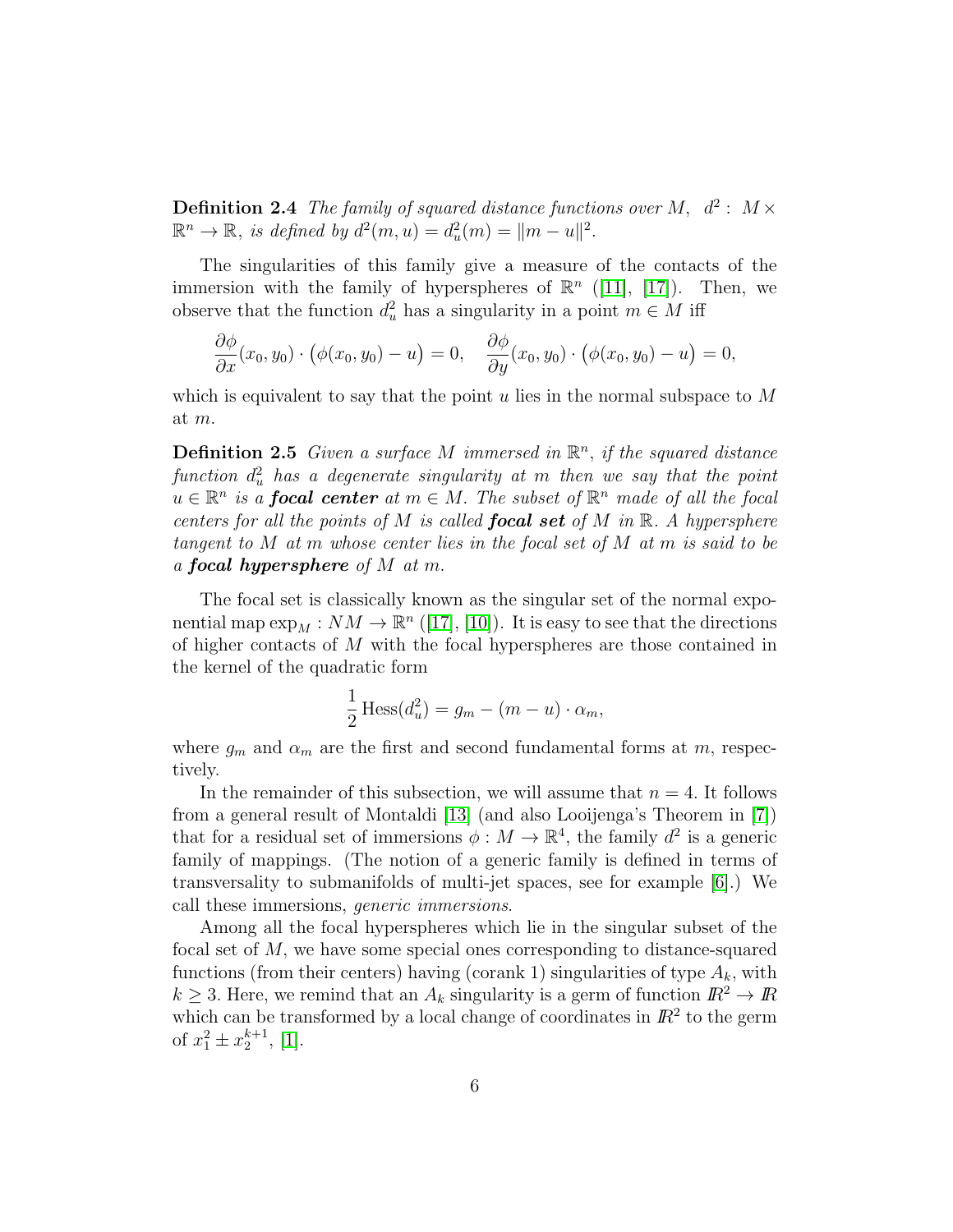Definition 2.6 The centers of the focal hyperspheres of M which have contact of type  $A_k$ ,  $k \geq 3$  are called (**k-order**) ribs and they determine normal directions called **rib directions**. The corresponding points in  $M$  are known as  $(k-order)$  ridges and the corresponding directions are called strong principal directions.

The k-order ridges with  $k \geq 4$  (i.e. the  $A_k$  singularities of squared distance functions with  $k \geq 4$ ) are the singular points of the ridges set. For a generic immersion, the ribs form a stratified subset of codimension one in the focal set and the k-order ridges,  $k \geq 4$ , form curves with the 5-order ridges as isolated points, [\[11\]](#page-26-1). Other special kind of focal hyperspheres is made by those corresponding to squared distance functions that have corank 2 singularities. In this case, all the coefficients of the quadratic form  $Hess(d_u^2)$ vanish.

<span id="page-6-0"></span>**Definition 2.7** ([\[16\]](#page-26-7)) A focal center of M at a point m is said to be an umbilical focus provided the corresponding squared distance function has a singularity of corank 2 at m. A tangent 3-sphere centered at an umbilical focus is called umbilical focal hypersphere.

Montaldi proved in [\[11\]](#page-26-1) the following relation between the (non radial) semiumbilic points and umbilical focal hyperspheres: A point  $m \in M$  is a (non radial) semiumbilic if and only if it is a singularity of corank 2 of some distance squared function on M, in other words, it is a contact point of M with some umbilical focal hypersphere at m.

The corank 2 singularities of distance-squared functions on generically immersed surfaces in  $\mathbb{R}^4$  belong to the series  $D_k^{\pm}$  $\frac{1}{k}$  (see [\[1\]](#page-25-2)). Moreover, on a generic surface, there are only  $D_4^{\pm}$  singularities along regular curves with isolated  $D_5$ .

# 3 The Taylor expansion of the exponential map

Let M be an immersed submanifold in  $\mathbb{R}^n$  and  $m \in M$ . We know that there is an open neighborhood  $U_m$  of  $0 \in T_mM$  such that the exponential map  $\exp_m: U_m \to \mathbb{R}^n$  is an one-to-one immersion. We recall also that  $\exp_m(x) =$  $\gamma_x(1)$ , where  $\gamma_x : [0,1] \to \mathbb{R}^n$  is the geodesic in M with initial condition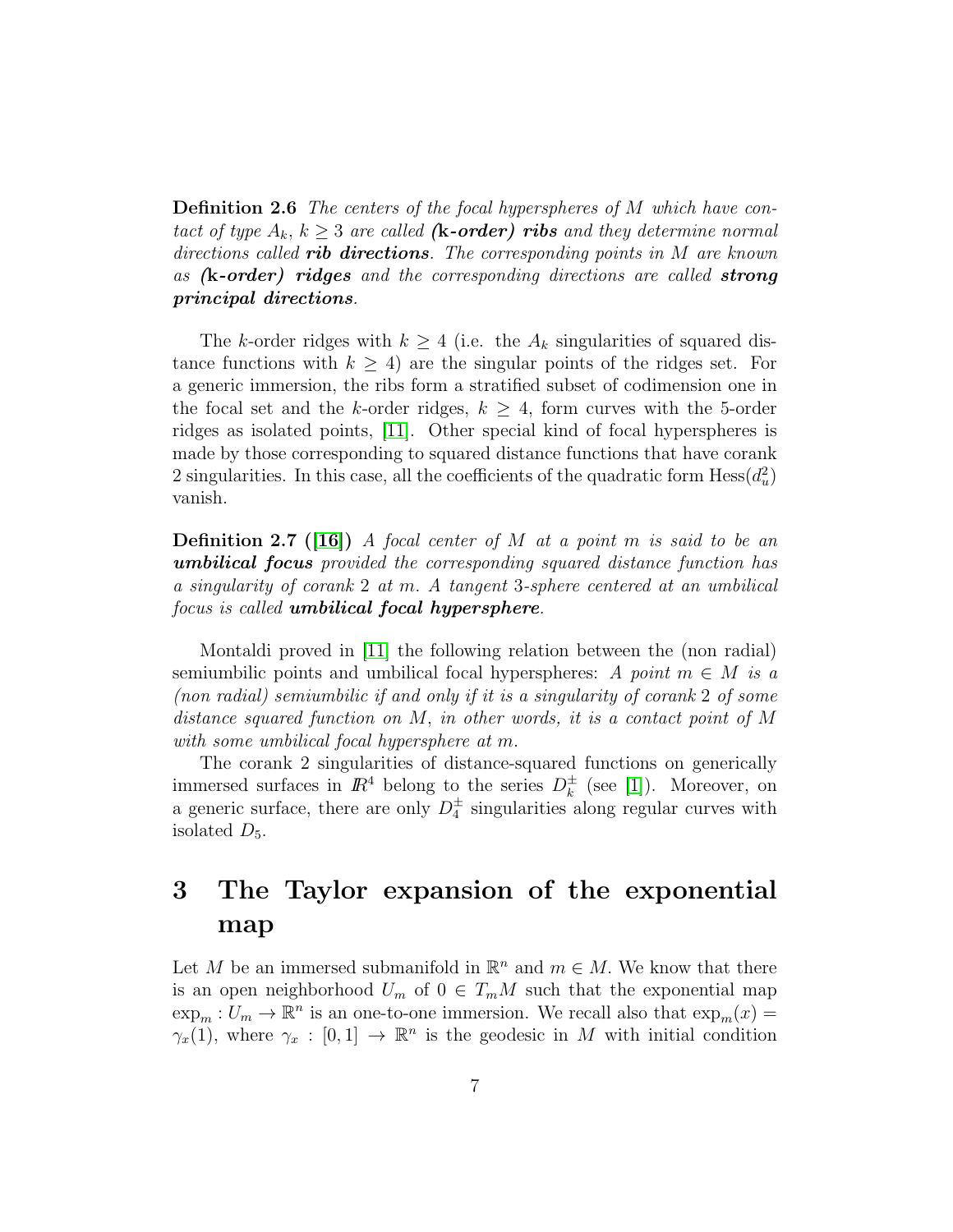$\gamma_x(0) = m, \ \gamma'_x(0) = x \in U_m.$  We shall consider the Taylor expansion of  $\exp_m$ around the origin of  $T_mM$ . It will be written as

$$
\exp_m(x) = m + I_m(x) + \frac{1}{2}Q_m(x) + \frac{1}{6}K_m(x) + \dots,
$$

where  $I_m, Q_m, K_m$  are respectively linear, quadratic and cubic forms in  $T_mM$ with values in  $\mathbb{R}^n$ .

Our purpose is to write these forms in terms more familiar with the usual techniques of differential geometry. Let  $x \in U_m$  and put  $x = tv$ , where  $t \in \mathbb{R}$  and  $v \in S^1(T_mM)$  is a unit vector. Then, as it is well known,  $\exp_m(x) = \exp_m(tv) = \gamma_v(t)$ . Therefore

$$
\gamma_v(t) = m + I_m(v)t + \frac{1}{2}Q_m(v)t^2 + \frac{1}{6}K_m(v)t^3 + O(t^4).
$$

Hence,  $\gamma'_v(0) = v = I_m(v)$ , so that  $I_m: T_mM \to \mathbb{R}^n$  is the inclusion. We also have  $\gamma''_v(0) = Q_m(v)$  and  $\gamma'''_v(0) = K_m(v)$ .

Now,  $\gamma_v$  is a geodesic in M and this implies that at every t we have  $\gamma''_v(t) \in N_{\gamma_v(t)}M$ . In fact, we have then  $\gamma''_v(t) = \alpha_{\gamma_v(t)}(\gamma'(t), \gamma'(t))$ . Hence,

$$
Q_m(v) = \gamma_v''(0) = \alpha_m(v, v).
$$

Thus, it is clear that the second order geometry of  $M$  around  $m$  is determined by the value at m of the second fundamental form of  $M$ . Let us study the third order geometry.

Let  $\xi \in T_mM$ . We may make the parallel transport of  $\xi$  along the geodesic  $\gamma_v$  in order to have a parallel vector field  $X(t)$  along that geodesic. This means that  $X(0) = \xi$ ,  $X(t) \in T_{\gamma_v(t)}M$  and  $X'(t) \in N_{\gamma_v(t)}M$ . Then, we will have  $X \cdot \gamma''_v = 0$ . Differentiating, we get

$$
X \cdot \gamma_v''' = -X' \cdot \gamma_v'' = -X' \cdot \alpha(\gamma_v', \gamma_v') = -(D_{\gamma_v'} X) \cdot \alpha(\gamma_v', \gamma_v')
$$
  
=  $-\alpha(X, \gamma_v') \cdot \alpha(\gamma_v', \gamma_v').$ 

Hence, by evaluation at  $t = 0$  we have

$$
\xi \cdot K_m(v) = \xi \cdot \gamma_v'''(0) = -\alpha_m(\xi, v) \cdot \alpha_m(v, v).
$$

We observe thus that the tangential part of the third order geometry at m depends only on the second order geometry at m. Now, let  $\zeta \in N_mM$ . As before, we define the vector field  $Z(t)$  along the curve  $\gamma_v$  as the parallel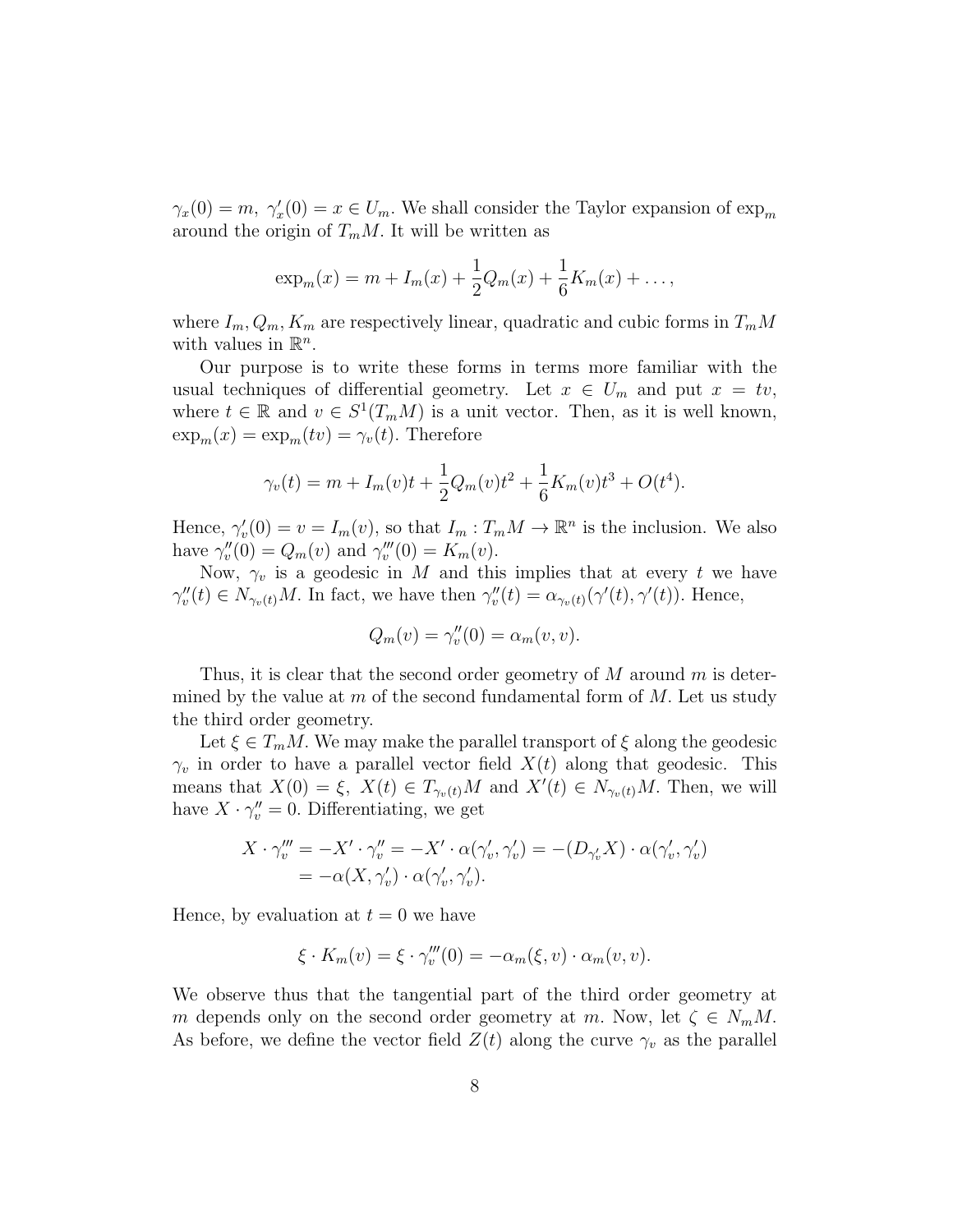transport of  $\zeta$ . Thus, for any t we will have  $Z(t) \in N_{\gamma_v(t)}M$  and  $Z'(t) \in$  $T_{\gamma_v(t)}M$ . Hence  $Z' \cdot \gamma_v'' = 0$ . Thus

$$
Z \cdot \gamma_v''' = (Z \cdot \gamma_v'')' = (Z \cdot \alpha(\gamma_v', \gamma_v'))' = Z \cdot (\nabla_{\gamma_v'} \alpha)(\gamma_v', \gamma_v'),
$$

because Z and  $\gamma'_v$  are parallel along  $\gamma_v$  and  $(Z \cdot \alpha(\gamma'_v, \gamma'_v))' = D_{\gamma'_v}(Z \cdot \alpha(\gamma'_v, \gamma'_v)).$ 

We have thus that  $\zeta \cdot K_m(v) = \zeta \cdot (\nabla_v \alpha)(v, v)$ . Having in mind that  $(\nabla_v \alpha)(v, v) \in N_m M$ , we conclude that, for any  $u \in \mathbb{R}^n$  and for any  $x \in U_m$ , we have

$$
u \cdot \exp_m(x) = u \cdot m + u \cdot x + \frac{1}{2}u \cdot \alpha_m(x, x)
$$
  
- 
$$
\frac{1}{6}\alpha_m(u^\top, x) \cdot \alpha_m(x, x) + \frac{1}{6}u \cdot (\nabla_x \alpha)(x, x) + O(|x|^4).
$$
 (1)

Let us put  $\alpha_m^{\sharp} = \sum_i t_i \otimes \alpha_m(t_i, \cdot)$ , where  $(t_1, \ldots, t_k)$  is an orthonormal basis of  $T_mM$ , and take the convention that if  $z \in \mathbb{R}^n$  and  $X \in T_mM$  then

$$
z \cdot \alpha_m^{\sharp}(X) = \sum_i (z \cdot t_i) \alpha_m(t_i, X) = \alpha_m(z^{\top}, X), \quad \alpha_m^{\sharp}(X) \cdot z = \sum_i t_i (\alpha_m(t_i, X) \cdot z).
$$

Then

$$
\exp_m(x) = m + x + \frac{1}{2}\alpha_m(x, x) - \frac{1}{6}\alpha_m^{\sharp}(x) \cdot \alpha_m(x, x) + \frac{1}{6}(\nabla_x \alpha)(x, x) + O(|x|^4),
$$
  

$$
\gamma_v(t) = m + vt + \frac{1}{2}\alpha_m(v, v)t^2 + \frac{1}{6}((\nabla_v \alpha)(v, v) - \alpha_m^{\sharp}(v) \cdot \alpha_m(v, v))t^3 + O(t^4).
$$

This gives the *geodesic deviation*  $\Delta_v(t)$  defined by v as

$$
\Delta_v(t) = \gamma_v(t) - (m + vt) = \frac{1}{2}\alpha_m(v, v)t^2 + \frac{1}{6}((\nabla_v \alpha)(v, v) - \alpha^{\sharp}(v) \cdot \alpha_m(v, v))t^3 + O(t^4).
$$

Using the same technique, it is easy to compute higher order terms of these Taylor expansions, but we shall not use them here.

The tangential and normal components of the geodesic deviation are given by

$$
u^{\top} \cdot \Delta_v(t) = -\frac{1}{6} \alpha_m(u^{\top}, v) \cdot \alpha_m(v, v)t^3 + O(t^4),
$$
  

$$
u^{\perp} \cdot \Delta_v(t) = \frac{1}{2} u^{\perp} \cdot \alpha_m(v, v)t^2 + \frac{1}{6} u^{\perp} \cdot (\nabla_v \alpha)(v, v)t^3 + O(t^4).
$$

We see that the term of second order of the normal deviation is  $\frac{1}{2} \alpha_m(v, v) t^2$ , and this gives a geometric interpretation of the second fundamental form. We will call its coefficient in  $t^2$  the *frontal deviation* of M in the direction  $v \in T_m M$ . In the following we will give geometric interpretations to the terms of third order.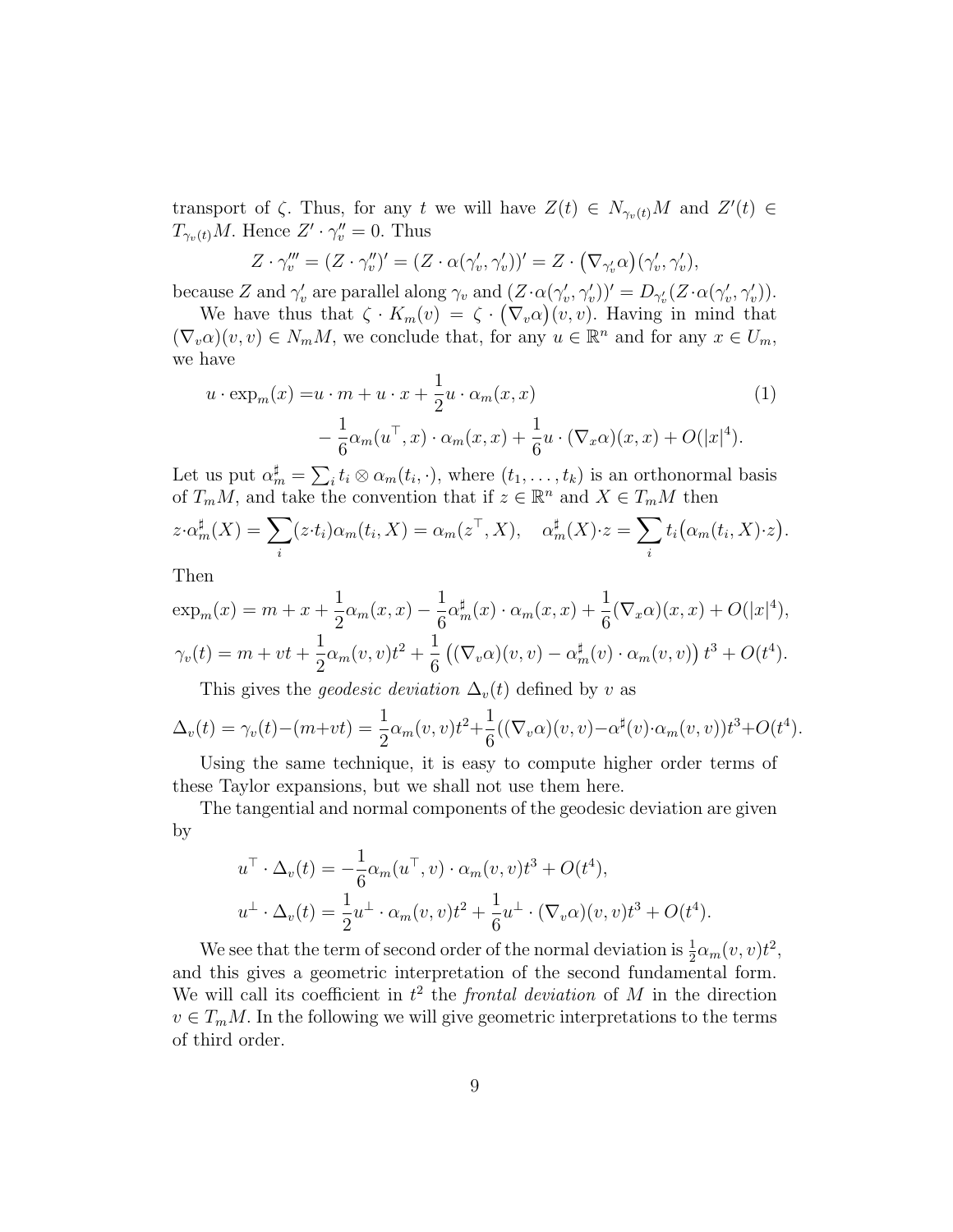## 4 Applications to surface geometry

In this section, M will be a regular surface immersed in  $\mathbb{R}^n$ . Since the study is local we may assume that  $M$  is orientable, so that there is a well defined rotation of 90 degrees in  $T_mM$  for each  $m \in M$ . It will be given by the tensor field J. We will focus here in the principal term of the tangential part of the geodesic deviation which is

$$
-\frac{1}{6}\alpha^{\sharp}(v)\cdot \alpha(v,v)t^{3}.
$$

We decompose it into two components, one in the direction of  $v$  and the other one in the direction of  $Jv$ .

**Definition 4.1** We define the **frontal (geodesic) deviation** of M in the (unit) direction v by

$$
-\frac{1}{6}\alpha(v)\cdot\alpha(v,v).
$$

The other component of this deviation, called **lateral** (geodesic) deviation of M in the (unit) direction  $v$ , is given by

$$
-\frac{1}{6}\alpha(Jv,v)\cdot\alpha(v,v).
$$

#### 4.1 Lateral geodesic deviation of a surface in one direction

Now we are going to give an additional interpretation to the lateral deviation. Suppose that  $\gamma''_v(0) \neq 0$ . We consider the curve  $\overline{\gamma}(t)$  obtained by the orthogonal projection of  $\gamma_v(t)$  over the affine subspace by m generated by the orthonormal vectors  $e_1 = \gamma'_v(0)$ ,  $e_2 =$  $\gamma''_v(0)$  $\frac{v(\mathbf{v})}{\|\gamma''_v(0)\|}$  and  $e_3 = J\gamma'_v(0)$ . That projection will be given, in the affine frame  $(m; e_1, e_2, e_3)$ , by:

$$
\overline{\gamma}(t) = ((\gamma_v(t) - m) \cdot e_1)e_1 + ((\gamma_v(t) - m) \cdot e_2)e_2 + ((\gamma_v(t) - m) \cdot e_3)e_3.
$$

Thus,  $\bar{\gamma}'(0) = v = e_1$ , and  $\bar{\gamma}''(0) = \gamma''_v(0) = ||\alpha(v, v)||e_2$ , and

$$
\overline{\gamma}'''(0) \cdot e_1 = \gamma_v'''(0) \cdot e_1 = -||\alpha_m(v, v)||^2,
$$
  

$$
\overline{\gamma}'''(0) \cdot e_2 = \frac{(\nabla_v \alpha)(v, v) \cdot \alpha(v, v)}{||\alpha(v, v)||},
$$
  

$$
\overline{\gamma}'''(0) \cdot e_3 = -\alpha(Jv, v) \cdot \alpha(v, v).
$$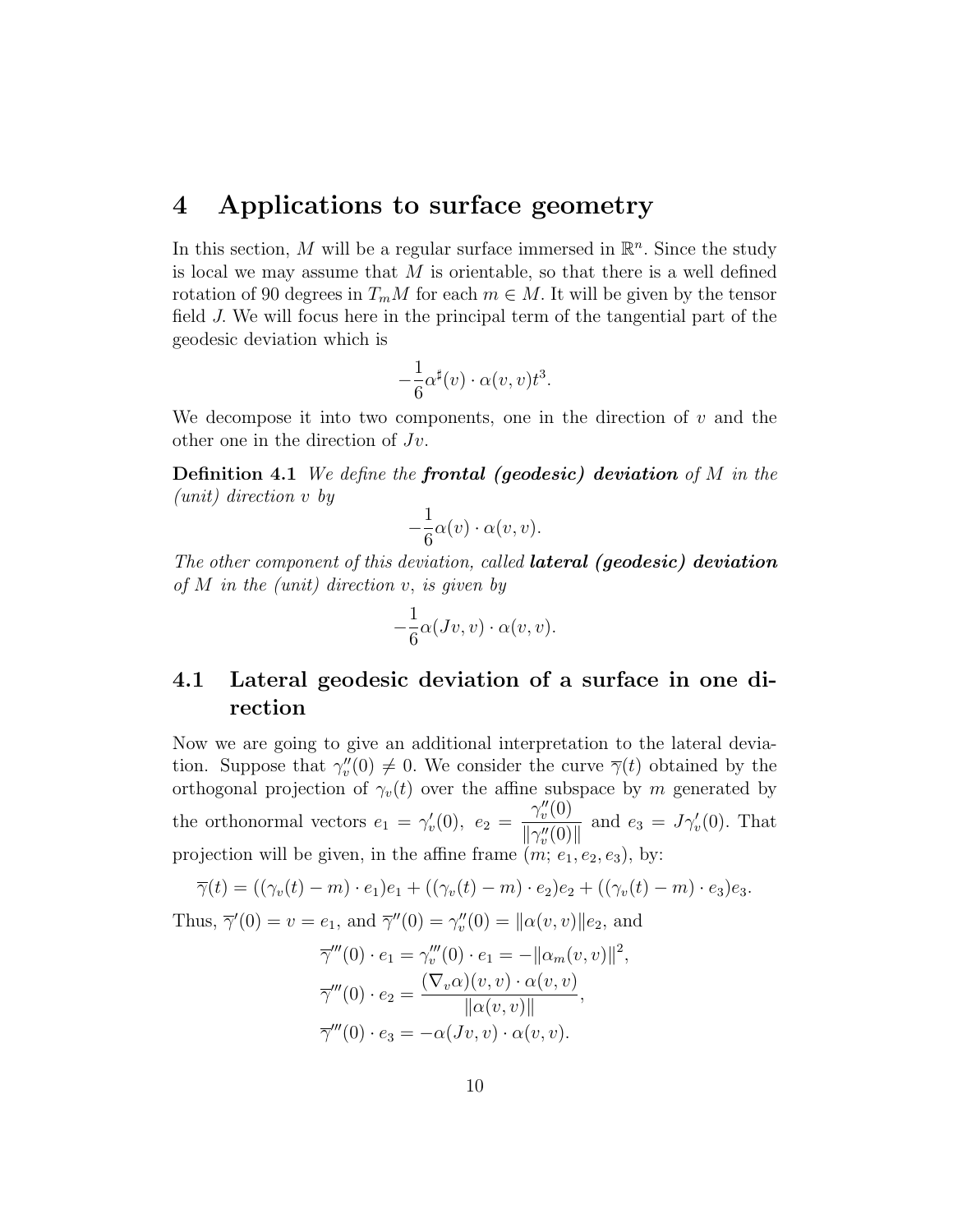Therefore  $\overline{\gamma}'(0) \times \overline{\gamma}''(0) = ||\alpha(v, v)||e_3$ , hence the torsion of  $\overline{\gamma}$  at  $t = 0$  is given by:

$$
\overline{\tau} = \frac{(\overline{\gamma}'(0) \times \overline{\gamma}''(0)) \cdot \overline{\gamma}'''(0)}{|\overline{\gamma}'(0) \times \overline{\gamma}''(0)|^2}
$$

$$
= -\frac{\alpha(Jv, v) \cdot \alpha(v, v)}{||\alpha(v, v)||}.
$$

Now, the curvature of  $\overline{\gamma}(t)$  is given by  $\overline{\kappa}(0) = ||\overline{\gamma}''(0)|| = ||\alpha(v, v)||$ . Then, the lateral deviation of M in the direction of the unit vector  $v \in T_mM$  is

$$
-\frac{1}{6}\alpha(Jv,v)\cdot\alpha(v,v)=\frac{1}{6}\overline{\kappa}(0)\,\overline{\tau}(0),
$$

Finally, we know that if  $\kappa_v(t)$  denotes the curvature of the geodesic  $\gamma_v(t)$ then  $\kappa_v(t)^2 = \|\alpha_{\gamma_v(t)}(\gamma_v'(t), \gamma_v'(t))\|^2$ . Therefore,

$$
\kappa_v(t)\kappa'_v(t) = \alpha_{\gamma_v(t)}(\gamma'_v(t), \gamma'_v(t)) \cdot \nabla_{\gamma'_v}(\alpha_{\gamma_v}(\gamma'_v, \gamma'_v))(t)
$$
  
=  $\alpha_{\gamma_v(t)}(\gamma'_v(t), \gamma'_v(t)) \cdot (\nabla_{\gamma'_v} \alpha)(\gamma'_v, \gamma'_v)(t).$ 

Evaluating at  $t = 0$  we get

$$
\kappa_v(0)\kappa'_v(0) = \alpha(v,v) \cdot (\nabla_v \alpha)(v,v),
$$

so that if we denote  $\kappa_v = \kappa_v(0)$  and  $\kappa'_v = \kappa'_v(0)$ , we have

$$
\kappa_v \kappa'_v = \alpha(v, v) \cdot (\nabla_v \alpha)(v, v).
$$

and it measures the geodesic ratio of change of the normal curvature in the direction  $v$ .

#### 4.2 Retard of a geodesic with respect to the tangent vector

In this section we give an interpretation to the frontal deviation.

Let  $t \mapsto m+tv$  be the geodesic in  $\mathbb{R}^n$  with same initial condition as  $\gamma$ . We can approximate  $\gamma_v$  to order two by a curve  $\beta$  that describes, with velocity v, a circle of radio  $R = \frac{1}{\gamma''}$  $\frac{1}{\gamma_v''(0)} = \frac{1}{\|\alpha(v)}$  $\frac{1}{\|\alpha(v,v)\|}$  that lies on the affine plane by m generated by  $\gamma'(0)$  and  $e_2 = \frac{\gamma''(0)}{\log(n,v)}$  $\frac{\gamma_v^{\cdots}(0)}{\|\alpha(v,v)\|}$ . The equation of this curve is

$$
\beta(t) = m + R \sin \frac{t}{R} e_1 + (R - R \cos \frac{t}{R}) e_2.
$$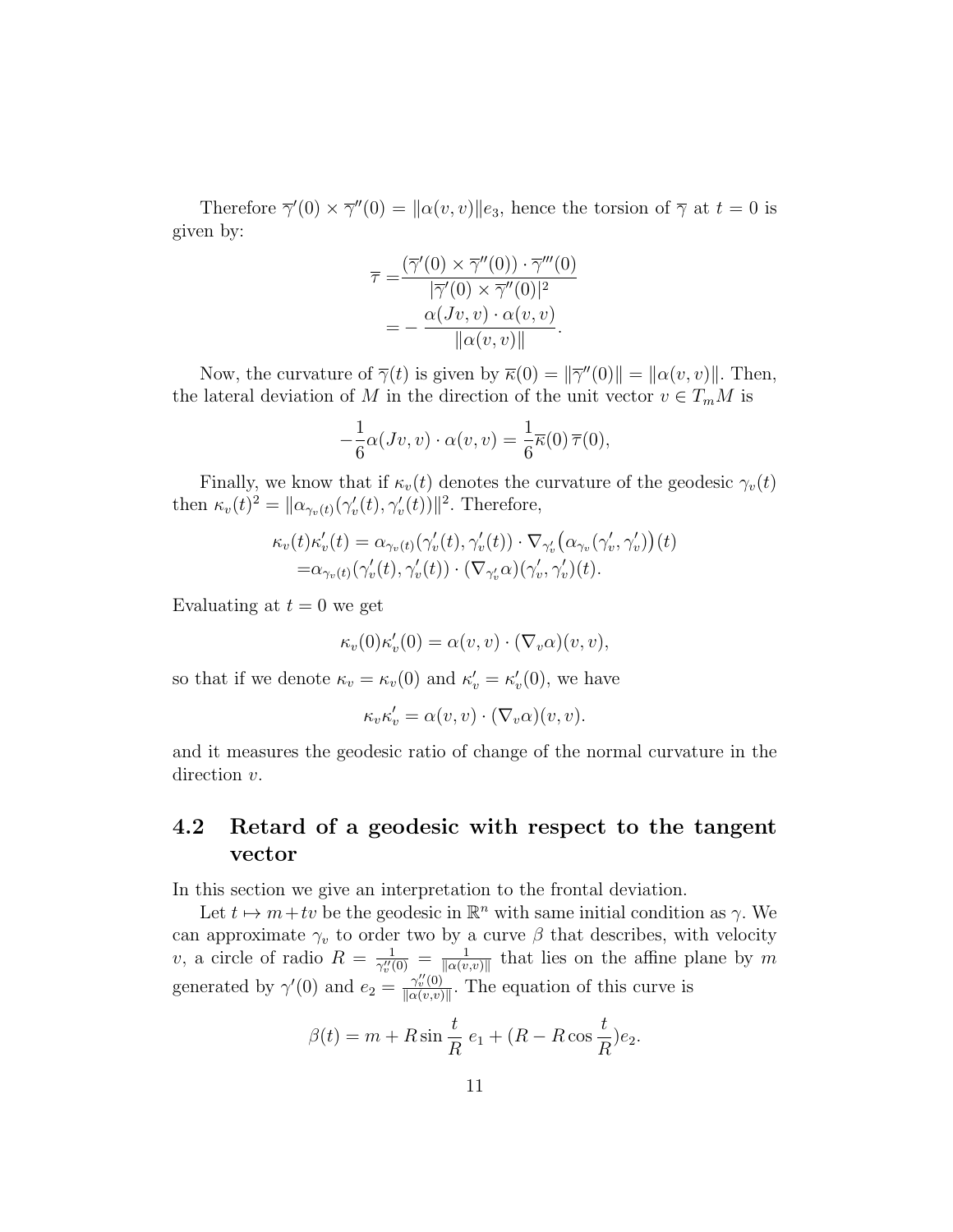The retard of the projection of  $\beta(t)$  on the tangent plane with respect to the curve  $m + tv$  is given by:

$$
(R\sin\frac{t}{R} - t)v + \dots = -\frac{1}{6}\frac{t^3}{R^2} + \dots
$$
  
=  $-\frac{1}{6}\alpha(v, v) \cdot \alpha(v, v)t^3 + \dots$ 

This explains why the frontal deviation depends only on the second order geometry: it is a consequence of the curvature of  $\gamma_v$  together with the fact that it is parameterized by arc-length.

#### 4.3 Extremal directions of the frontal geodesic deviation

The frontal geodesic deviation of  $M$  in the direction  $v$  depends essentially in the norm of the second fundamental form. Hence, the extremal directions of this deviation are the directions where its derivative vanishes. We are going to find these directions when  $M$  is a surface. To simplify calculations, we differentiate the squared norm instead of the norm itself.

We know that

$$
\eta(\theta) = \alpha(v, v) = H + B\cos 2\theta + C\sin 2\theta,
$$

where  $v = \cos \theta t_1 + \sin \theta t_2$ . The derivative of the squared norm of  $\eta(\theta)$ vanishes iff:

$$
(H + B\cos 2\theta + C\sin 2\theta) \cdot (-B\sin 2\theta + C\cos 2\theta) = 0.
$$

And this is equivalent to:

$$
-hb\sin 2\theta + hc\cos 2\theta + (cc - bb)\sin 2\theta\cos 2\theta + bc\cos^2 2\theta - bc\sin^2 2\theta = 0,
$$

where we have put  $hb = H \cdot B$ ,  $bb = B \cdot B$ , etc. Now, putting  $p = \tan \theta$ , the extremal directions of the frontal deviation are given by the solutions of the following equation:

$$
p4(-hc + bc) + p3(-2cc + 2bb - 2hb) + p2(-2bc - 4bc) +p(-2hb + 2cc - 2bb) + bc + hc = 0.
$$

This equation could serve for computing numerically those directions and the corresponding lines of extremal frontal deviation.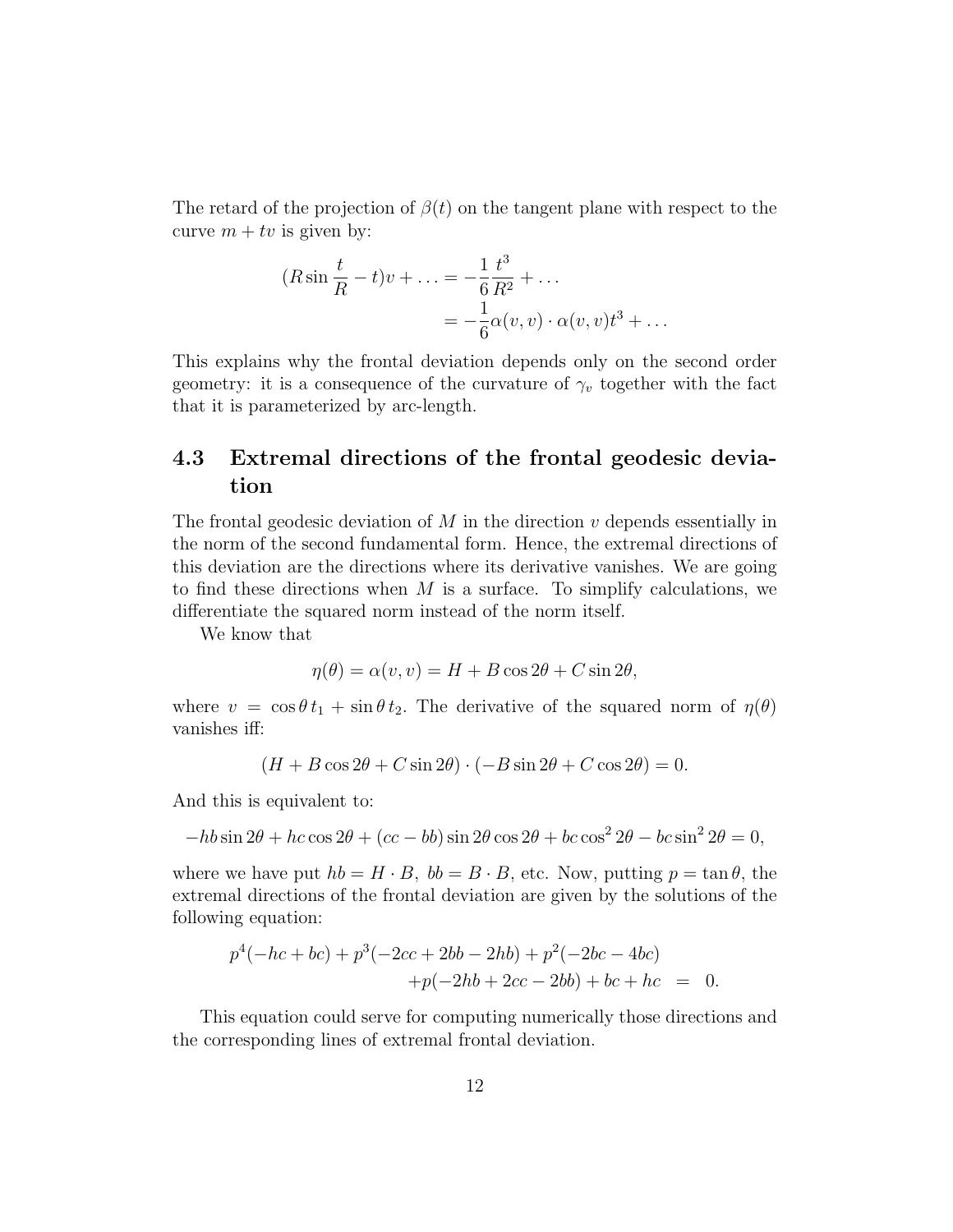**Example 4.2** Let M be a surface immersed in  $\mathbb{R}^5$  and  $\vec{x}$ :  $U \subset \mathbb{R}^2 \to M$  be a chart defined in M, U be an open set, where:

$$
\vec{x}:\quad U\quad \longrightarrow\quad M(u,v)\quad \longrightarrow\quad \left(u^2v^2,u+v,u-v,\frac{u^2+v^2}{2},\frac{u^2-v^2}{2}\right).
$$

The figure 1 has been made with the program  $[15]$ . The program draws the lines that are at each point tangent to one of the two or four directions of extremal frontal geodesic deviation. The thick line is the discriminant curve separating the regions where there are two such directions at each point, from those where there are four.



For giving a feeling about the difficulty, if not impossibility, of making effective computations via Monge charts not known beforehand, we recall the following. Suppose that the initial data of the problem is given in the most usual manner, that is by a chart of the surface S as  $X(u, v) =$  $(g_1(u, v), \ldots, g_5(u, v))$ . The task for obtaining, for instance, the asymptotic directions at a single point  $p = X(u_0, v_0)$  begins by computing a Monge chart around p. That is, we first compute the basis  $(A = X_u(u_0, v_0), B =$  $X_v(u_0, v_0)$  of  $T_pS$  and a basis  $(u_1, u_2, u_3)$  of the normal space to S at p. Let  $(u, v)$  be a point near  $(u_0, v_0)$ . The Monge parameterization defined around  $(u_0, v_0)$  by the basis  $(A, B, u_1, u_2, u_3)$  is such that, given the pair  $(x, y)$  near zero, there must be some pair  $(u, v)$  and numbers  $f_1, f_2, f_3$  near zero satisfying

$$
X(u, v) - p = xA + yB + f1u1 + f2u2 + f3u3.
$$

The five components of this equality will give five equations for the five unknowns  $u, v, f_1, f_2, f_3$ . So, we obtain functions  $f_i(x, y), i = 1, \ldots, 3$  such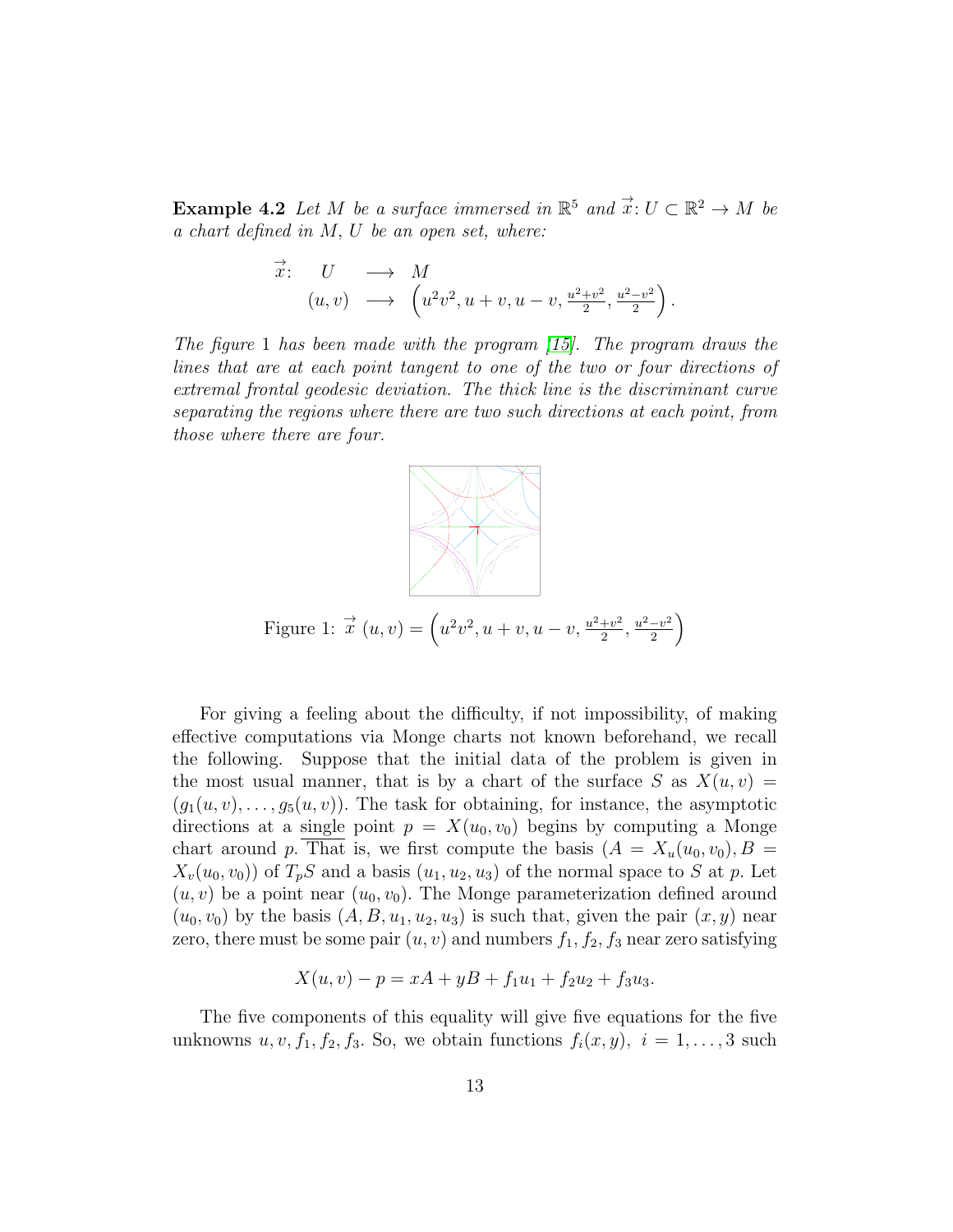that the map  $(x, y) \to xA + yB + f_1(x, y)u_1 + f_2(x, y)u_2 + f_3(x, y)u_3$  is the desired Monge chart.

We note that while those equations are linear in the unknowns  $f_1, f_2$  and  $f_3$ , they may have any form in  $X(u, v)$ . Therefore, unless X have a very simple expression, the task is hopeless. As an appendix, we offer as proof a notebook showing that a task so simple as computing a Monge chart for a sphere in  $R^3$  from the usual parameterization is too much for Mathematica<sup>®</sup>. The same occurs even for surfaces in  $R<sup>3</sup>$  given through polynomials in u and v. For instance, the minimal Bour surface given by

$$
X(u,v) = ((u^2(2-u^2+6v^2)-v^2(2+v^2))/4, uv(v^2-u^2-1), 2u(u^2-3v^2)/3).
$$

Of course, this is not intended as a criticism on that manificent package for symbolic and numeric computation.

Note also that Monge charts are used mainly in the form of power series for the functions  $f_1, f_2, \ldots$ , so that the trick for obtaining geometric results only works for the point  $(x, y) = (0, 0)$ . For instance, if we would compute theintegral curves of asymptotic directions as in  $([12], [9])$  $([12], [9])$  $([12], [9])$  $([12], [9])$  $([12], [9])$ , we would need to compute a Monge chart for each point where there would be necessary to compute the asymptotic directions according with the chosen ordinary differential equation algorithm, usually several times for each point of the curve effectively computed.

#### 4.4 Relation between extremal frontal and lateral geodesic directions

Now we will find the directions  $\theta$  of  $T_mM$  where the values of the lateral tangent deviation coefficient  $-\alpha(Jv, v) \cdot \alpha(v, v)$  are extremal. These directions are the directions where the derivative of  $-\alpha(Jv, v) \cdot \alpha(v, v)$  vanishes. In terms of  $H, B$  and  $C$  we have:

$$
\alpha(Jv, v) = \alpha(t_2 \cos \theta - t_1 \sin \theta, t_1 \cos \theta + t_2 \sin \theta)
$$
  
= 
$$
-\frac{\sin 2\theta}{2}b_1 + \cos 2\theta b_3 + \frac{\sin 2\theta}{2}b_2.
$$

Since  $b_1 = H + B$  and  $b_2 = H - B$ , we have

$$
\alpha(Jv, v) = -B\sin 2\theta + C\cos 2\theta = \frac{1}{2}\eta(\theta)'
$$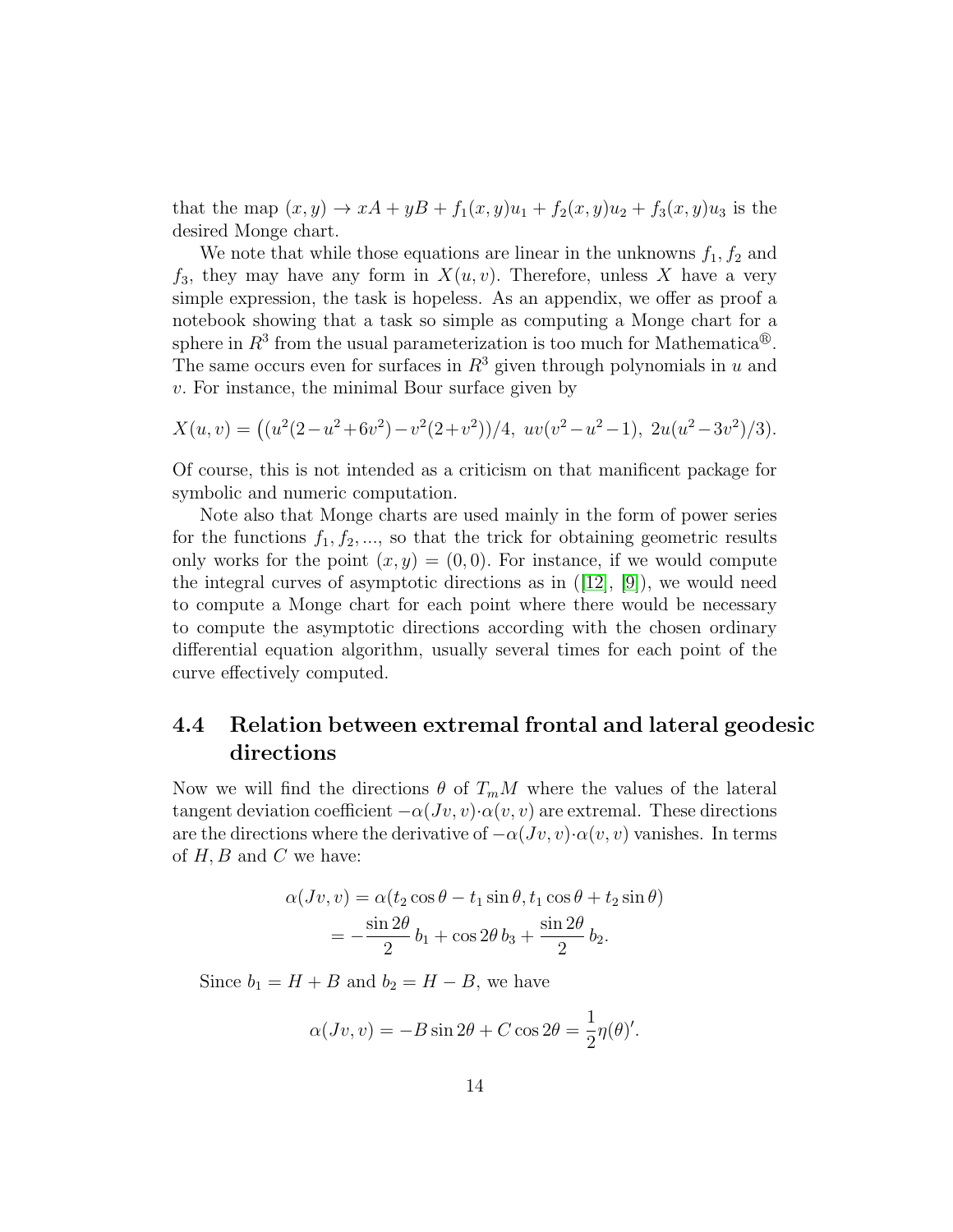Finally:

$$
\alpha(Jv, v) \cdot \alpha(v, v) = (-B \sin 2\theta + C \cos 2\theta) \cdot (H + B \cos 2\theta + C \sin 2\theta)
$$
  
= -hb sin 2\theta + (cc - bb) sin 2\theta cos 2\theta - bc sin<sup>2</sup> 2\theta  
+cb cos<sup>2</sup> 2\theta + ch cos 2\theta.

Note that  $\alpha(Jv, v) \cdot \alpha(v, v) = \frac{1}{2} \eta(\theta) \cdot \eta(\theta)' = \frac{1}{4}$  $\frac{1}{4}(\eta(\theta)\cdot\eta(\theta))'$ . In other words, the lateral deviation is proportional to the derivative of the squared norm of the frontal deviation. With this, we have proved the following proposition.

**Proposition 4.3** The directions where the lateral deviation vanishes are the extremal directions of the frontal geodesic deviation.

Notice that by using the expression  $0 = \frac{1}{2}\eta(\theta) \cdot \eta(\theta)'$  we characterize the extremal frontal geodesic directions as the tangent directions where the distance of the ellipse to the origin is extremal. In other words, a tangent direction is an extremal frontal direction when the corresponding point of the ellipse belongs to a hypersphere of  $N_mM$  centered at the origin and tangent to the ellipse at this point. This guarantees the existence of at least 2 extremal directions.

**Remark 4.4** Let M be a k-dimensional submanifold in  $\mathbb{R}^n$ . For a given point  $m \in M$  and a given unit vector  $v \in T_mM$  there exists a unique geodesic  $\gamma : I \to M$  with  $\gamma(0) = m$  and  $\gamma'(0) = v$  and a unique normal section  $\beta: I \to M$  associated to m and v. Then  $\gamma'(0) = \beta'(0) = v$  and we know that  $\gamma''(0) = \beta''(0) = \alpha(v, v)$ . On the other hand, we say that two regular curves  $\gamma$ ,  $\beta$  with a point in common  $\gamma(t_0) = \beta(t_0) = m$ , have a **contact of order k** in m iff there exists a parametrization of the curves where the first  $k - 1$ derivatives coincides in that point, that is:

$$
\begin{array}{rcl}\n\gamma^{(i)}(t_0) & = & \beta^{(i)}(t_0), \quad i = 1, \dots, k - 1, \\
\gamma^{(k)}(t_0) & \neq & \beta^{(k)}(t_0).\n\end{array}
$$

Then we observe that the contact between the geodesic  $\gamma$  and the normal section  $\beta$  is at least of order 2. In ([\[2\]](#page-25-3)) it is proved that the contact between  $\gamma$  and  $\beta$  is at least of order 3, that is,  $\gamma'''(0) = \beta'''(0)$  if and only if  $\alpha(v, Jv)$ .  $\alpha(v, v) = 0$ . Then the contact between  $\gamma$  and  $\beta$  is at least of order 3 on a surface M in  $\mathbb{R}^m$  in and only if v is an extremal frontal separation direction.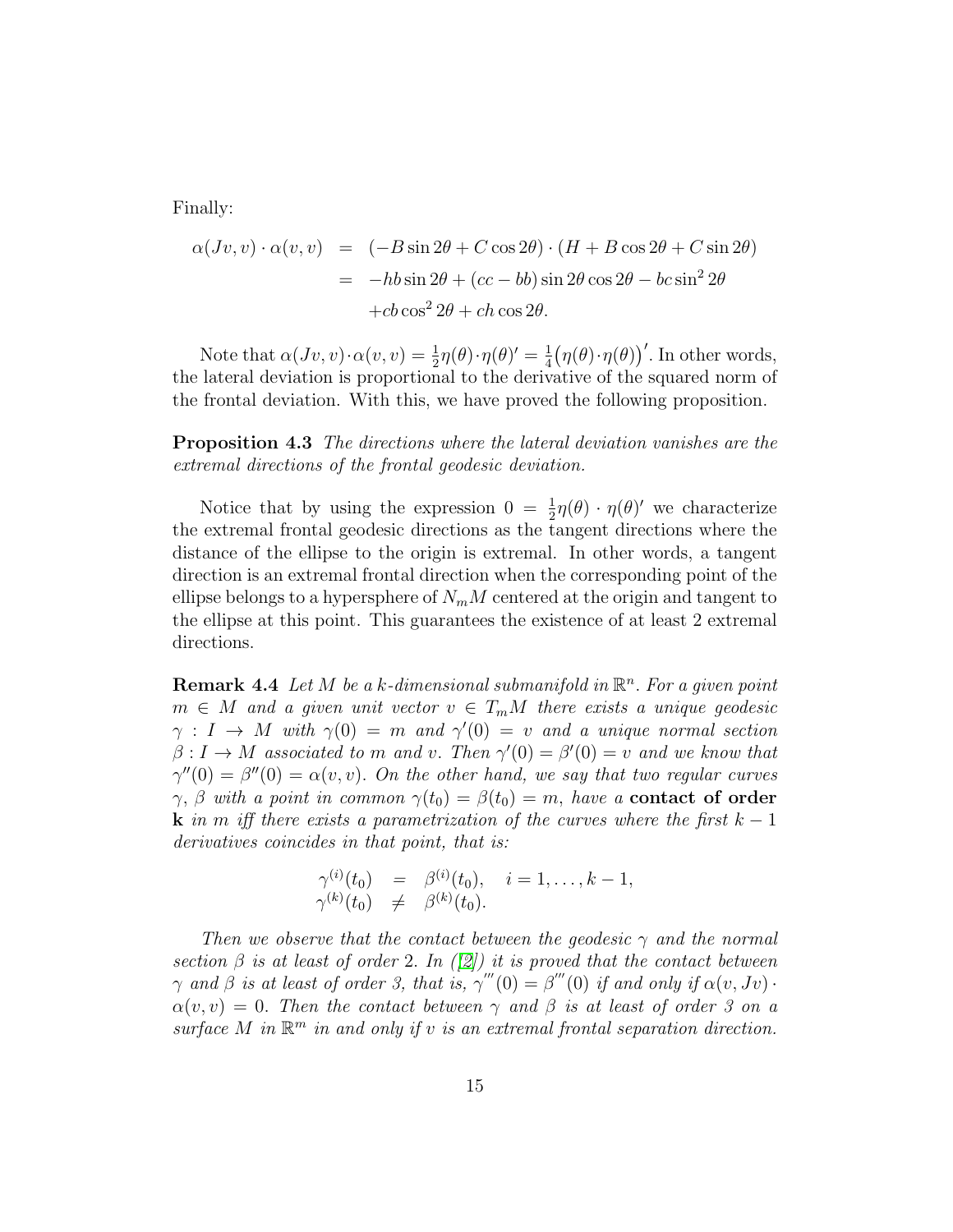# $\textbf{4.5} \quad \text{Extremal directions in } \mathbb{R}^3$

Now suppose that M be a surface immersed in  $\mathbb{R}^3$ . In this case the curvature ellipse is reduced to a segment. Then there exist  $a, b, c \in \mathbb{R}$  such that  $H =$  $hN$ ,  $B = bN$  and  $C = cN$ , where N is the unit normal of M. Hence:

$$
\alpha(t, t) = (h + b \cos 2\theta + c \sin 2\theta)N,
$$

where  $t = t_1 \cos \theta + t_2 \sin \theta$ .

In the case of frontal separation, the extremal directions are those that make the derivative of the squared norm of the second fundamental form to vanish. Then, in this case:

 $4(h + b \cos 2\theta + c \sin 2\theta)(-b \sin 2\theta + c \cos 2\theta) = 0.$ 

We have two possibilities:

- 1)  $h + b \cos 2\theta + c \sin 2\theta = 0$ , then  $\theta$  is a asymptotic direction.
- 2)  $-b \sin 2\theta + c \cos 2\theta = 0$ , then  $\theta$  is a principal direction.

In the case of the lateral deviation, the extremal directions are given by the equation:

$$
-hb\cos 2\theta + (cc - bb)(\cos^2 2\theta - \sin^2 2\theta) - 4bc\cos 2\theta \sin 2\theta - hc\sin 2\theta = 0.
$$

Another expression of this can be obtained as follows. Let  $k_1, k_2$  be the principal curvatures. The Euler formula says that the normal curvature of M at m in the direction determined by  $\theta$  is given by  $k_n(\theta) = k_1 \cos^2 \theta + k_2 \sin^2 \theta$ . Then  $k'_n(\theta) = (k_2 - k_1) \sin 2\theta$ .

In this case, we study the directions where the derivative of  $k_n k'_n = 0$ vanishes. We know that  $k_n k'_n = (k_1 \cos^2 \theta + k_2 \sin^2 \theta)(k_2 - k_1) \sin 2\theta$ . Differentiating this equation we have:

$$
(k_2 - k_1)(2k_1 \cos 2\theta \cos^2 \theta + 2k_2 \cos 2\theta \sin^2 \theta + (k_2 - k_1) \sin^2 2\theta) = 0.
$$

Now, putting  $p = \tan \theta$ , this is

$$
(k_2 - k_1)(-k_2p^4 + 3p^2(k_2 - k_1) + k_1) = 0.
$$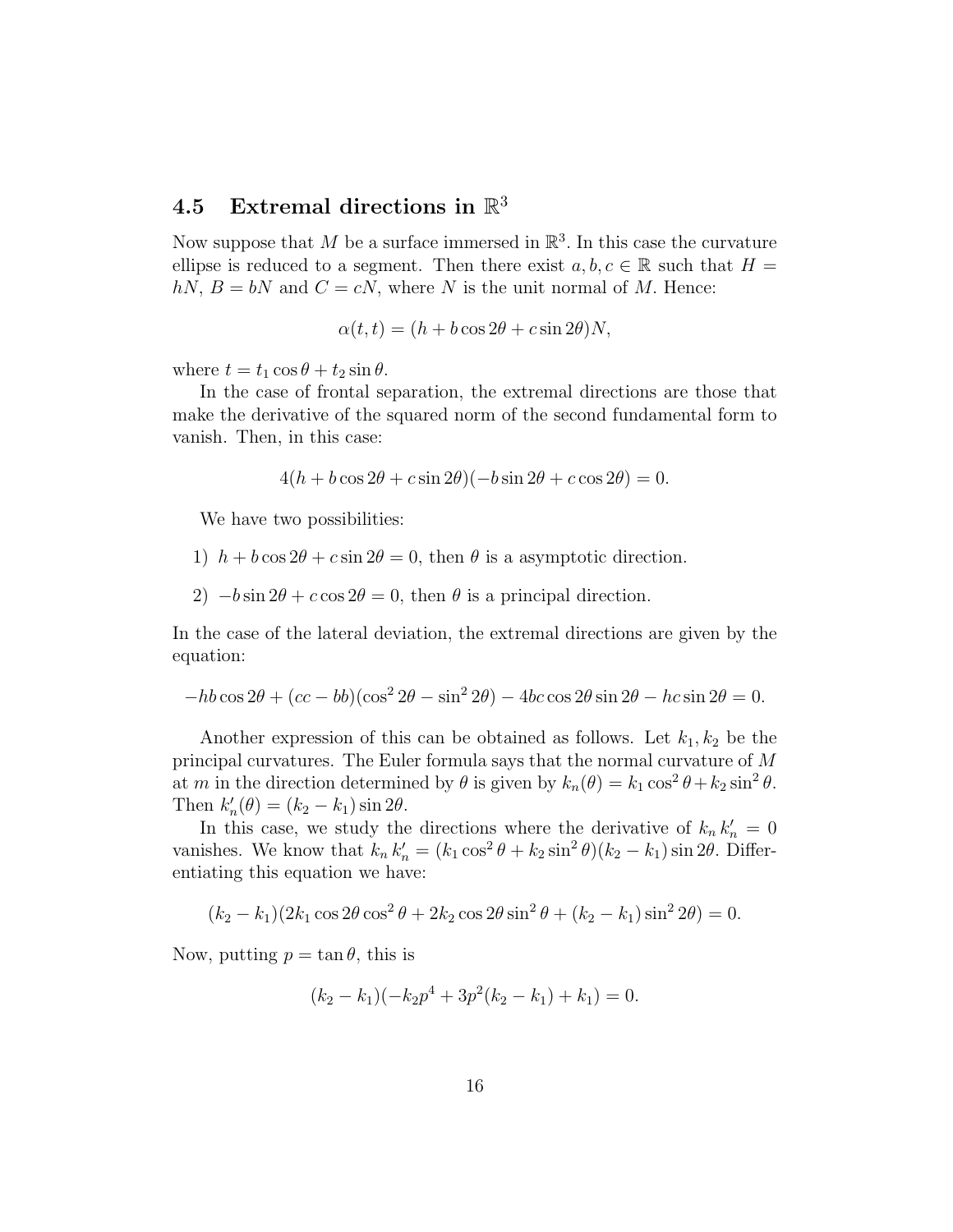Solving this equation at a non-umbilic point, the normal curvatures of the extremal directions of the lateral deviation are given by:

$$
k_n = k_1 \cos^2 \theta + k_2 \sin^2 \theta = \frac{k_2 k_1 - 3k_2^2 \pm k_2 \sqrt{9(k_2^2 + k_1^2) - 14k_1 k_2}}{3k_1 - 5k_2 \pm \sqrt{9(k_2^2 + k_1^2) - 14k_1 k_2}}.
$$

One may verify from these values that the extremal lateral deviation directions are different from all of the special directions on surfaces that we know of, namely asymptotic, principal, arithmetic and geometric mean [\[4\]](#page-25-4) or characteristic (harmonic mean) [\[20\]](#page-27-0).

**Remark 4.5** Suppose that M is a minimal surface immersed in  $\mathbb{R}^4$ . In this case we know that  $H = 0$ , then the extremal frontal deviation lines coincides with the lines of axial curvature defined in [\[5\]](#page-25-5).

#### 4.6 Normal curvature and torsion

In this section, we will show how the Taylor expansion of the exponential map allows us to obtain easily an intrinsic expression for the normal torsion of a surface in  $\mathbb{R}^4$  in a tangent direction.

The definition of normal torsion at a point along one direction was given by W. Fessler in [\[3\]](#page-25-6). Let M be a surface immersed in  $\mathbb{R}^4$ ,  $m \in M$ , and  $0 \neq v \in T_mM$ . Consider the affine subspace of  $\mathbb{R}^4$  which passes by m and is generated by v and  $N_mM$ . The intersection of this subspace with M is a curve that passes by m, called the *normal section* of M determined by v. The curvature and torsion of this curve, as a curve in that Euclidean affine 3-space, is the *normal curvature* and *normal torsion* of the surface M in the direction  $v$ , respectively.

The inverse image by  $\exp_m$  of the normal section of M in the direction given by the unit vector  $v \in T_mM$  is a curve in  $T_mM$  whose Taylor expansion may be written as  $\beta(t) = vt + \frac{1}{2}$  $\frac{1}{2}a Jvt^2 + \frac{1}{6}$  $\frac{1}{6}c t^3 + \ldots$ , where  $a \in \mathbb{R}$ ,  $c \in T_mM$ , and  $v \cdot v = 1$ .

We have:

$$
(\exp(\beta(t)) - m) \cdot Jv = Jv \cdot \beta(t) - \frac{1}{6}\alpha(Jv, \beta(t)) \cdot \alpha(\beta(t), \beta(t)) + \dots
$$
  

$$
= \frac{1}{2}at^2 + \frac{1}{6}(Jv \cdot c)t^3 - \frac{1}{6}\alpha_m(Jv, v) \cdot \alpha_m(v, v)t^3 + O(t^4).
$$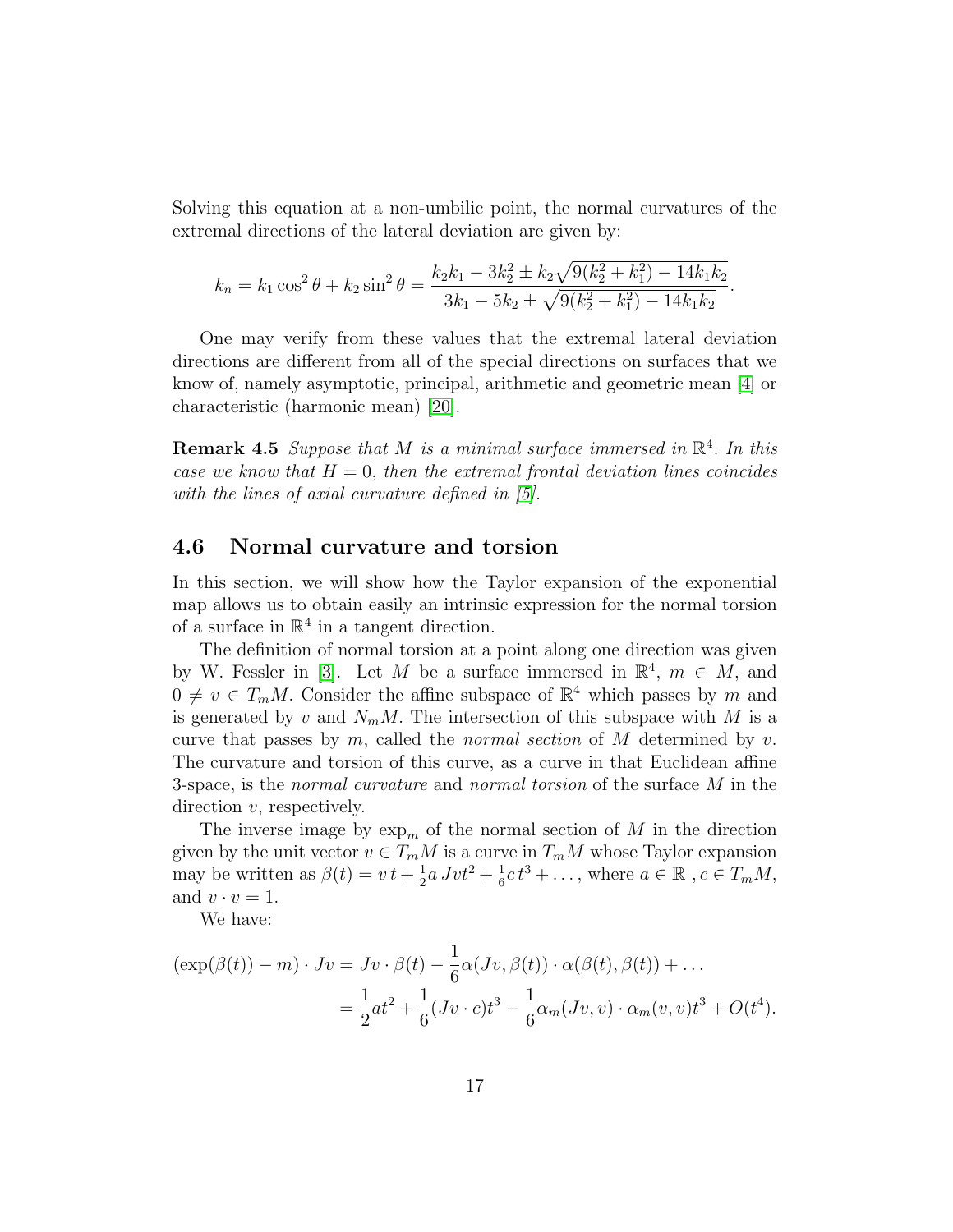Now since  $exp(\beta(t))$  is a normal section,  $exp(\beta(t)) - m$  will belong to the subspace  $\langle v, N_m M \rangle$ . Hence  $(\exp(\beta(t)) - m) \cdot Jv = 0$  and this implies that  $a = 0$  and  $Jv \cdot c = \alpha_m(Jv, v) \cdot \alpha_m(v, v)$ . Therefore

$$
\beta(t) = vt + \frac{1}{6} \big( (c \cdot v)v + \alpha_m(Jv, v) \cdot \alpha_m(v, v)Jv \big) t^3 + O(t^4).
$$

We put  $\mu(t)$  to denote the terms up to the third order in t of  $\exp(\beta(t)) - m$ . We compute the component of  $\mu(t)$  along v

$$
v \cdot \mu(t) = v \cdot \beta(t) - \frac{1}{6} \alpha_m(v, \beta(t)) \cdot \alpha_m(\beta(t), \beta(t))
$$

$$
= t + \frac{1}{6} (v \cdot c - \alpha_m(v, v) \cdot \alpha_m(v, v)) t^3
$$

As for the normal component of  $\mu(t)$ , it is given by

$$
\mu(t)^{\perp} = \frac{1}{2}\alpha_m(v, v)t^2 + \frac{1}{6}(\nabla_v \alpha)(v, v)t^3.
$$

In the following, the formulas for  $\mu$  and its derivatives will have two components; the first one is the tangential component in the direction  $v$  (the tangential component in the direction  $Jv$  is zero); the second is the normal part which belongs to  $N_m M$ .

$$
\mu(t) = \left(t + \frac{1}{6}(v \cdot c - \|\alpha_m(v, v)\|^2)t^3, \frac{1}{2}\alpha_m(v, v)t^2 + \frac{1}{6}(\nabla_v \alpha)(v, v)t^3\right),
$$
  
\n
$$
\mu'(t) = \left(1 + \frac{1}{2}(v \cdot c - \|\alpha_m(v, v)\|^2)t^2, \alpha_m(v, v)t + \frac{1}{2}(\nabla_v \alpha)(v, v)t^2\right),
$$
  
\n
$$
\mu''(t) = \left((v \cdot c - \|\alpha_m(v, v)\|^2)t, \alpha_m(v, v) + (\nabla_v \alpha)(v, v)t\right),
$$
  
\n
$$
\mu'''(t) = \left(v \cdot c - \|\alpha_m(v, v)\|^2, (\nabla_v \alpha)(v, v)\right).
$$

We evaluate the last three formulas at  $t = 0$ , and get

$$
\mu'(0) = (1,0), \quad \mu''(0) = (0,\alpha_m(v,v)), \quad \mu'''(0) = (v \cdot c - ||\alpha_m(v,v)||^2, \ (\nabla_v \alpha)(v,v)).
$$

Now it is easy to show that  $\mu'(0) \times \mu''(0) = J\alpha(v, v)$  from which we have

$$
(\mu'(0) \times \mu''(0)) \cdot \mu'''(0) = J\alpha(v, v) \cdot (\nabla_v \alpha)(v, v).
$$

Therefore the normal torsion of M at m in the direction  $v \in T_mM$  is given by:

$$
\tau_v = \frac{J\alpha(v,v)\cdot(\nabla_v\alpha)(v,v)}{\alpha(v,v)\cdot\alpha(v,v)} = \frac{J\gamma_v''\cdot\gamma_v'''}{\gamma_v''\cdot\gamma_v''}(0).
$$

where in the last formula  $\gamma_v$  is the geodesic with initial condition v.

The normal curvature in the same direction is  $\kappa_v = ||\mu''(0)|| = ||\alpha_m(v, v)||$ .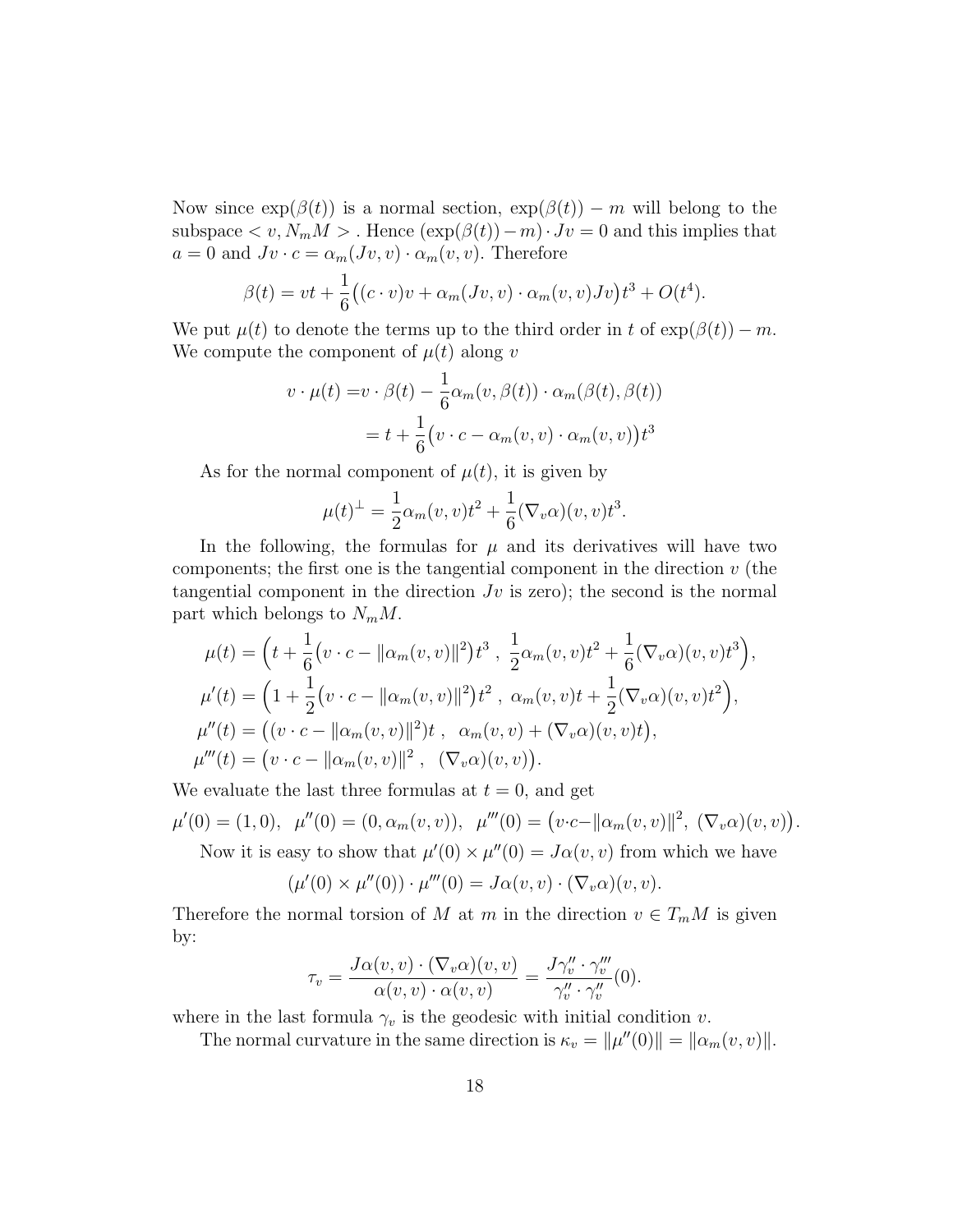## 5 Applications to contact theory

# 5.1 Directions of high contact with 3-spheres in  $\mathbb{R}^4$

Let M be a surface immersed in  $\mathbb{R}^4$ ,  $m \in M$  and  $0 \neq u \in \mathbb{R}^4$ . We will denote by  $d_{3,u}$  the third order approximation of the function  $f: T_mM \to \mathbb{R}$  defined as  $f(x) = h(x) - h(0)$ , where  $h(x) = d(exp_m(x), m + u)^2$ , that is

$$
d_{3,u}(x) = -2u \cdot x + x \cdot x - u \cdot \alpha(x, x) + \frac{1}{3}\alpha(u^{\top}, x) \cdot \alpha(x, x)
$$

$$
-\frac{1}{3}u^{\perp} \cdot (\nabla_x \alpha)(x, x),
$$

where, for brevity, we have put  $\alpha(x, x)$  instead of  $\alpha_m(x, x)$ .

From definition [2.6](#page-5-0) it is known that u determines a *rib* direction at m if and only if the following conditions are true:

- (i)  $u \in N_m M$ .
- (ii) There is some  $x \in T_m M$ ,  $x \neq 0$ , such that  $g(x, \cdot) u \cdot \alpha(x, \cdot) = 0$ .
- (iii)  $d_{3,u}(x) = 0$ .

This vector x defines a *strong principal direction* at m i.e. a direction of at least  $A_k$  contact,  $k \geq 3$ , with the corresponding focal hypersphere, [\[17\]](#page-26-0).

**Theorem 5.1** If a vector  $0 \neq x \in T_mM$  defines a strong principal direction then it satisfies the following conditions:

- 1.  $\alpha(x, x) \neq 0$ .
- 2.  $J\alpha(x, x) \cdot \alpha(x, Jx) \neq 0$  or  $\alpha(x, Jx) = 0$ .
- 3. det  $(\alpha(x,Jx),(\nabla_x\alpha)(x,x))=0,$

where the determinant is meaningful because both vectors belong to  $N_mM$ , whose dimension is two.

**Proof** Assume that  $0 \neq x \in T_mM$  defines a strong principal direction. Then there exists a rib direction  $u \in \mathbb{R}^4$  satisfying properties (i)-(iii). Condition (i) says that  $u^{\top} = 0$ . Since  $(x, Jx)$  is a basis of  $T_m M$  condition (ii) is equivalent to the following two conditions

$$
x \cdot x = u \cdot \alpha(x, x), \qquad u \cdot \alpha(x, Jx) = 0.
$$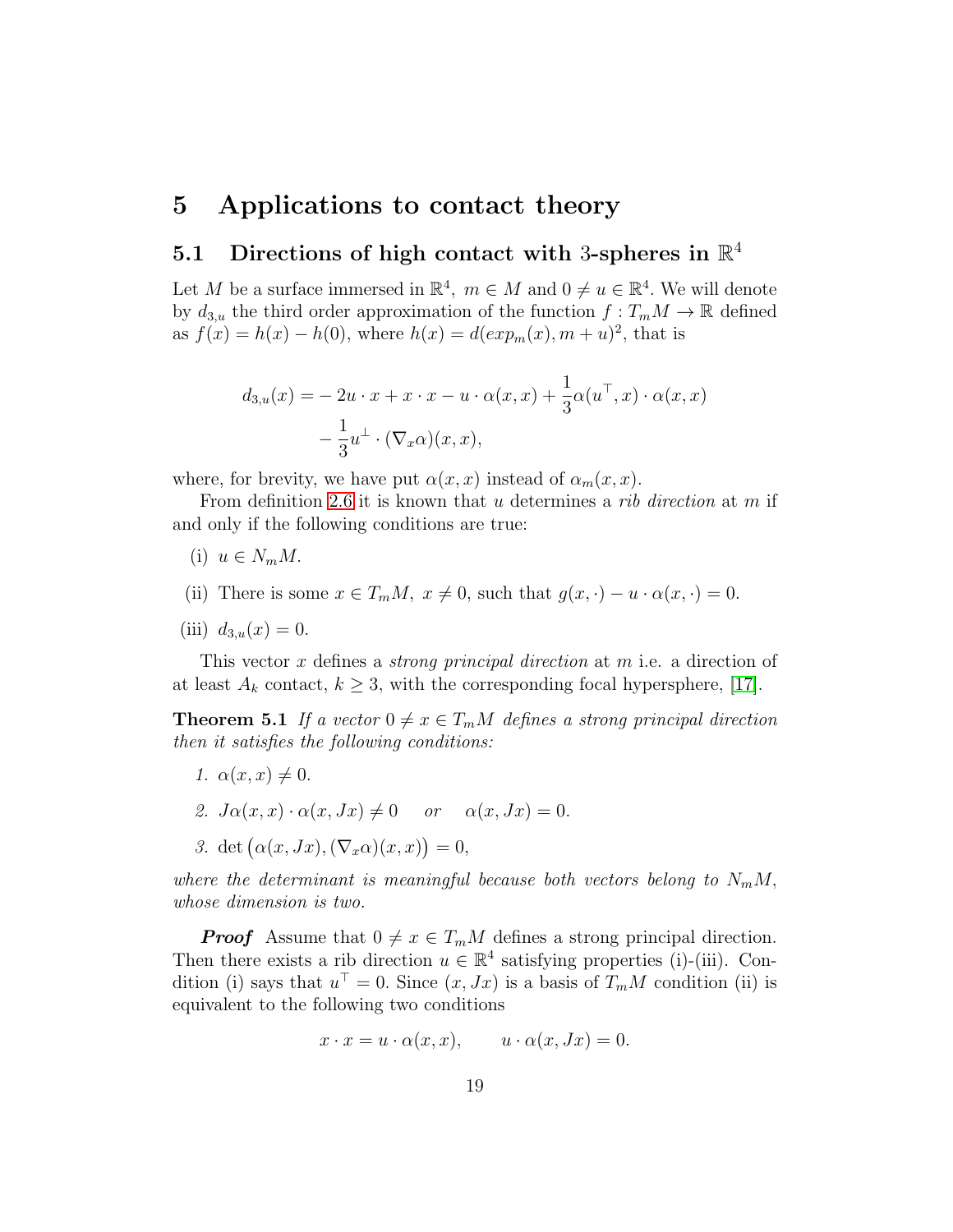Since  $x \neq 0$ , the first one requires that  $\alpha(x, x) \neq 0$ . Therefore we can put

$$
u = p\alpha(x, x) + qJ\alpha(x, x)
$$

for some  $p, q \in \mathbb{R}$ . Then  $u \cdot \alpha(x, x) = x \cdot x = p ||\alpha(x, x)||^2$ , that is

$$
p = \frac{x \cdot x}{\|\alpha(x, x)\|^2},
$$

and

$$
u \cdot \alpha(x, Jx) = 0 = \frac{(x \cdot x)\alpha(x, x) \cdot \alpha(x, Jx)}{\|\alpha(x, x)\|^2} + qJ\alpha(x, x) \cdot \alpha(x, Jx).
$$

Hence, if  $J\alpha(x, x) \cdot \alpha(x, Jx) \neq 0$  we can solve this for q. Otherwise we must have

$$
J\alpha(x,x)\cdot \alpha(x,Jx)=\alpha(x,x)\cdot \alpha(x,Jx)=0,
$$

but since  $\alpha(x, x) \neq 0$  and  $J\alpha(x, x) \neq 0$  we conclude that  $\alpha(x, Jx) = 0$ . So, in any case condition 2 is satisfied.

Also, if (i) and (ii) are satisfied, then  $d_{3,u}(x) = -\frac{1}{3}$  $\frac{1}{3}u \cdot (\nabla_x \alpha)(x, x)$  and this must be zero. Therefore, the non-zero vector  $u \in N_mM$  must be orthogonal to  $\alpha(x, Jx)$  and  $(\nabla_x \alpha)(x, x) \in N_m M$ . Since dim  $N_m M = 2$ , we conclude that these two vectors must be linearly dependent, i.e.

$$
\det(\alpha(x, Jx), (\nabla_x \alpha)(x, x)) = 0.
$$

and this is condition 3.  $\Box$ 

Condition 3 leads to an equation of degree 5 which generically gives at most 5 strong principal directions. That equation was first obtained by M. Montaldi in [\[12\]](#page-26-2), but note that he uses a Monge chart and his equations are opaque in the sense that they are not given in terms geometrically recognizable. Conversely, we have

**Theorem 5.2** If a vector  $x \in T_mM$  satisfies the following conditions:

1. 
$$
\alpha(x, x) \neq 0
$$
,  $J\alpha(x, x) \cdot \alpha(x, Jx) \neq 0$ , det  $(\alpha(x, Jx), (\nabla_x \alpha)(x, x)) = 0$ ,  
\nor  
\n2.  $\alpha(x, x) \neq 0$ ,  $\alpha(x, Jx) = 0$ ,  $\{\alpha(x, x) \cdot (\nabla_x \alpha)(x, x) = 0 \text{ or } J\alpha(x, x) \cdot (\nabla_x \alpha)(x, x) \neq 0\}$ .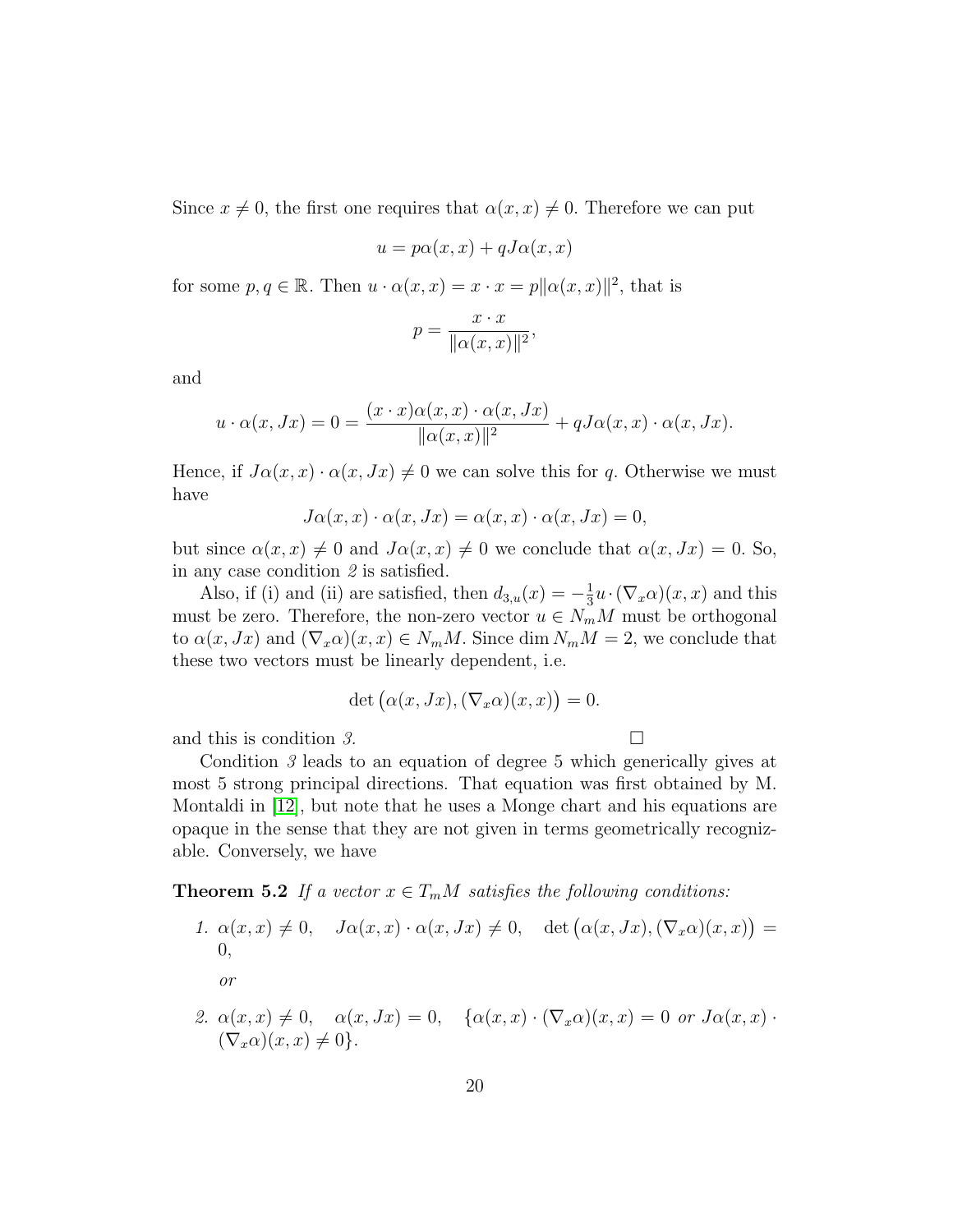then it defines a strong principal direction.

**Proof** Suppose that x satisfies 1. Then, as we have seen, there is a non-vanishing vector u that satisfies (i) and (ii). But then  $u \cdot \alpha(x, Jx) = 0$ , from which we conclude that u is orthogonal to  $(\nabla_x \alpha)(x, x)$ , because by the second and third conditions this vector is a multiple of  $\alpha(x, Jx) \neq 0$  and this leads to (iii).

Now, suppose that x satisfies 2. Then, for any value of  $r \in \mathbb{R}$  we have that

$$
u = \frac{x \cdot x}{\|\alpha(x, x)\|^2} \alpha(x, x) + r \, J\alpha(x, x)
$$

satisfies (i) and (ii). The condition (iii) is now

$$
\left(\frac{x \cdot x}{\|\alpha(x,x)\|^2} \alpha(x,x) + r \, J\alpha(x,x)\right) \cdot (\nabla_x \alpha)(x,x) = 0
$$

If  $\alpha(x, x) \cdot (\nabla_x \alpha)(x, x) = 0$  then the choice  $r = 0$  solves the existence of the needed vector u. If  $J\alpha(x, x) \cdot (\nabla_x \alpha)(x, x) \neq 0$ , then we can solve the equation for r and find again the vector  $u$ .  $\square$ 

The program [\[14\]](#page-26-9) can show the strong principal directions and curves.

Now we are going to show the manner in which the more complicate condition, namely condition 3 of Proposition 4.1 may be computed. First of all, it is clear that

$$
\det (\alpha(x,Jx),(\nabla_x\alpha)(x,x)) = \det (t_1,t_2,\alpha(x,Jx),(\nabla_x\alpha)(x,x)),
$$

where the last determinant assumes that the vectors are in  $\mathbb{R}^4$ . Now, assuming that in the following x denotes an extension of x in a neighborhood of  $m$ , we will have

$$
(\nabla_x \alpha)(x, x) = (D_x(\alpha(x, x)))^{\perp} - 2\alpha(\nabla_x x, x)
$$
  
=  $(D_x \alpha)(x, x)^{\perp} + 2\alpha(D_x x - \nabla_x x, x) = (D_x \alpha)(x, x)^{\perp}.$ 

Thus the condition becomes

$$
\det(t_1, t_2, \alpha(x, Jx), (D_x\alpha)(x, x)) = 0,
$$

because the tangent component of  $(D_x\alpha)(x, x)$  is canceled by the presence of the tangent basis  $(t_1, t_2)$  in the determinant. Now, if we put  $x = \cos \theta t_1 +$  $\sin \theta t_2$  and denote

$$
q = t_2 \cdot D_{t_1} t_1, \qquad r = t_2 \cdot D_{t_2} t_1.
$$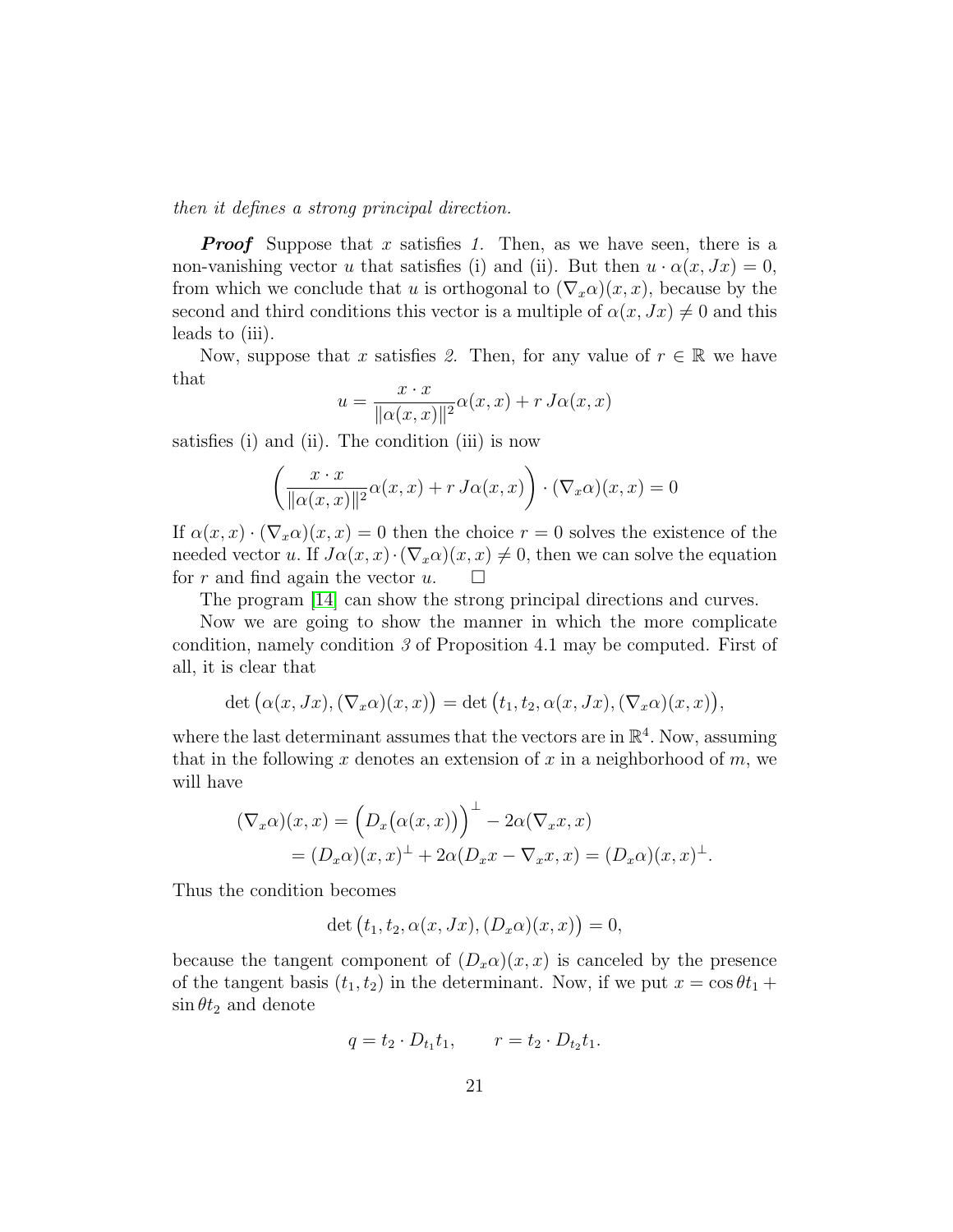we will have

$$
(D_x \alpha)(t_1, t_1) = D_x b_1 - 2\alpha (D_x t_1, t_1) = D_x b_1 - 2(t_2 \cdot D_x t_1) b_3
$$
  
=  $\cos \theta (D_{t_1} b_1 - 2qC) + \sin \theta (D_{t_2} b_1 - 2rC),$ 

because  $t_1 \cdot D_x t_1 = 0$ . In the same manner we obtain

$$
(D_x \alpha)(t_1, t_2) = \cos \theta (D_{t_1} b_3 + 2qB) + \sin \theta (D_{t_2} b_3 + 2rB)
$$
  

$$
(D_x \alpha)(t_2, t_2) = \cos \theta (D_{t_1} b_2 + 2qC) + \sin \theta (D_{t_2} b_2 + 2rC),
$$

Then,

$$
(D_x \alpha)(x, x) = \cos^3 \theta (D_{t_1} b_1 - 2qC)
$$
  
+  $\sin \theta \cos^2 \theta (D_{t_2} b_1 + 2D_{t_1} b_3 + 4qB - 2rC)$   
+  $\sin^2 \theta \cos \theta (D_{t_1} b_2 + 2D_{t_2} b_3 + 4rB + 2qC)$   
+  $\sin^3 \theta (D_{t_2} b_2 + 2rC).$ 

Since

$$
\alpha(x, Jx) = -B\sin 2\theta + C\cos 2\theta,
$$

the determinant may be written as a homogeneous polynomial of fifth degree in the variables  $\cos \theta$  and  $\sin \theta$ . If we put  $p = \tan \theta$  it gives in general an equation of fifth degree in  $p$  that results in at most five strong principal directions (or an infinity if all its coefficients vanish). Then, by using the last Proposition one can get the respective ribs.

Let  $x \neq 0$  be a unit vector obtained by solving the fifth degree equation and put  $b = b_x = \alpha(x, x)$  and  $c = \alpha(x, Jx)$ . Let us suppose in addition that  $b \neq 0$  and  $Jb \cdot c \neq 0$ . Then, the conditions of Proposition 4.2,1 are satisfied and we will have that the corresponding rib direction is determined by

$$
u = \frac{b}{\|b\|^2} - \frac{b \cdot c}{\|b\|^2 Jb \cdot c} Jb.
$$

If  $b \neq 0$  and  $c = 0$  then

$$
u = \frac{b}{\|b\|^2}.
$$

In the first case, suppose that  $\kappa' = \kappa'_x \neq 0$ . Then c is a multiple of  $n = (\nabla_x \alpha)(x, x)$ , so that if  $\kappa = \kappa_x$  we may write

$$
u = \frac{b}{\kappa^2} - \frac{b \cdot n}{\kappa^2 J b \cdot n} Jb
$$

$$
= \frac{b}{\kappa^2} - \frac{\kappa'}{\kappa^3 \tau} Jb,
$$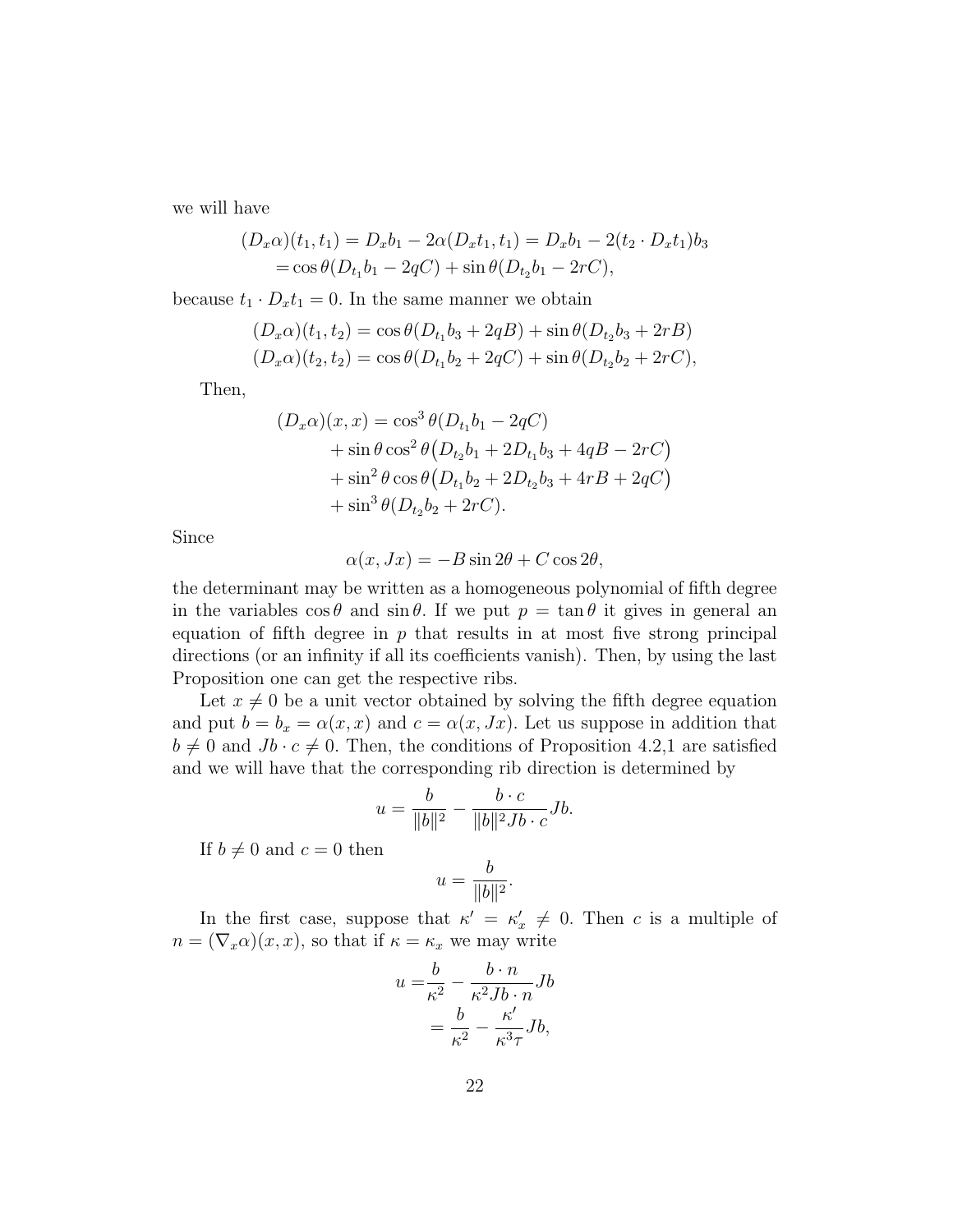where  $\tau$  is the normal torsion of M at m in the direction x.

From definition [2.7](#page-6-0) it is known that u determines an *umbilic direction* at  $m$  if and only if the following conditions are true:

- (i)  $u \in N_m M$ .
- (ii)  $g(x, y) u \cdot \alpha(x, y) = 0$ , for any  $x, y \in T_m M$ .

In this case we have a singularity of corank 2 of the distance squared function on M at m, i.e. in this point the surface has at least  $D_k$  contact,  $k \geq 4$ , with the corresponding umbilic focal hypersphere [\[11\]](#page-26-1). If m is umbilic then there is some vector  $b \in N_m M$  such that we have at m that  $\alpha = b \otimes g$ . If  $b = 0$ , there are no umbilic directions at m. Otherwise, all vectors  $u \in N_mM$ in the affine line given by the equation  $u \cdot b = 1$  determine umbilic directions. The remaining cases are comprised in the following result, where we have reworded the theorem given in [\[19\]](#page-26-10).

**Theorem 5.3** Let  $m \in M$  be a non umbilic point. There is a vector  $u \in$  $N_mM$  determining an umbilic direction at  $m \in M$  if and only if m is a semiumbilic non-inflection point.

**Proof** Assume that  $u \in N_mM$  determines an umbilic direction. Let  $(t_1, t_2)$  be an orthonormal basis of  $T_mM$  such that  $B \cdot C = 0$  and  $|B| \geq |C|$ . Condition (ii) is then equivalent to the following three conditions

$$
1 = u \cdot \alpha(t_1, t_1) = u \cdot b_1, \quad 1 = u \cdot \alpha(t_2, t_2) = u \cdot b_2, \quad 0 = u \cdot \alpha(t_1, t_2) = u \cdot C.
$$

Therefore  $u \neq 0$ ,  $b_1 = \alpha(t_1, t_1) \neq 0$  and  $b_2 = \alpha(t_2, t_2) \neq 0$ . Also

$$
\frac{1}{2}u \cdot (b_1 - b_2) = u \cdot B = 0.
$$

Since  $B$  and  $C$  are orthogonal to the non-zero vector  $u$ , orthogonal to each other, and  $|B| \geq |C|$  we conclude that  $C = 0$ . Then the curvature ellipse is a segment and m is semiumbilic. If  $b_1$  and  $b_2$  where linearly dependent, then both must be equal because their inner products with  $u$  are equal. But then m would be umbilic against the hypothesis. If  $b_1$  and  $b_2$  are linearly independent, then  $m$  is not an inflection point, and it is easy to see that

$$
u = \frac{JB}{H \cdot JB}.
$$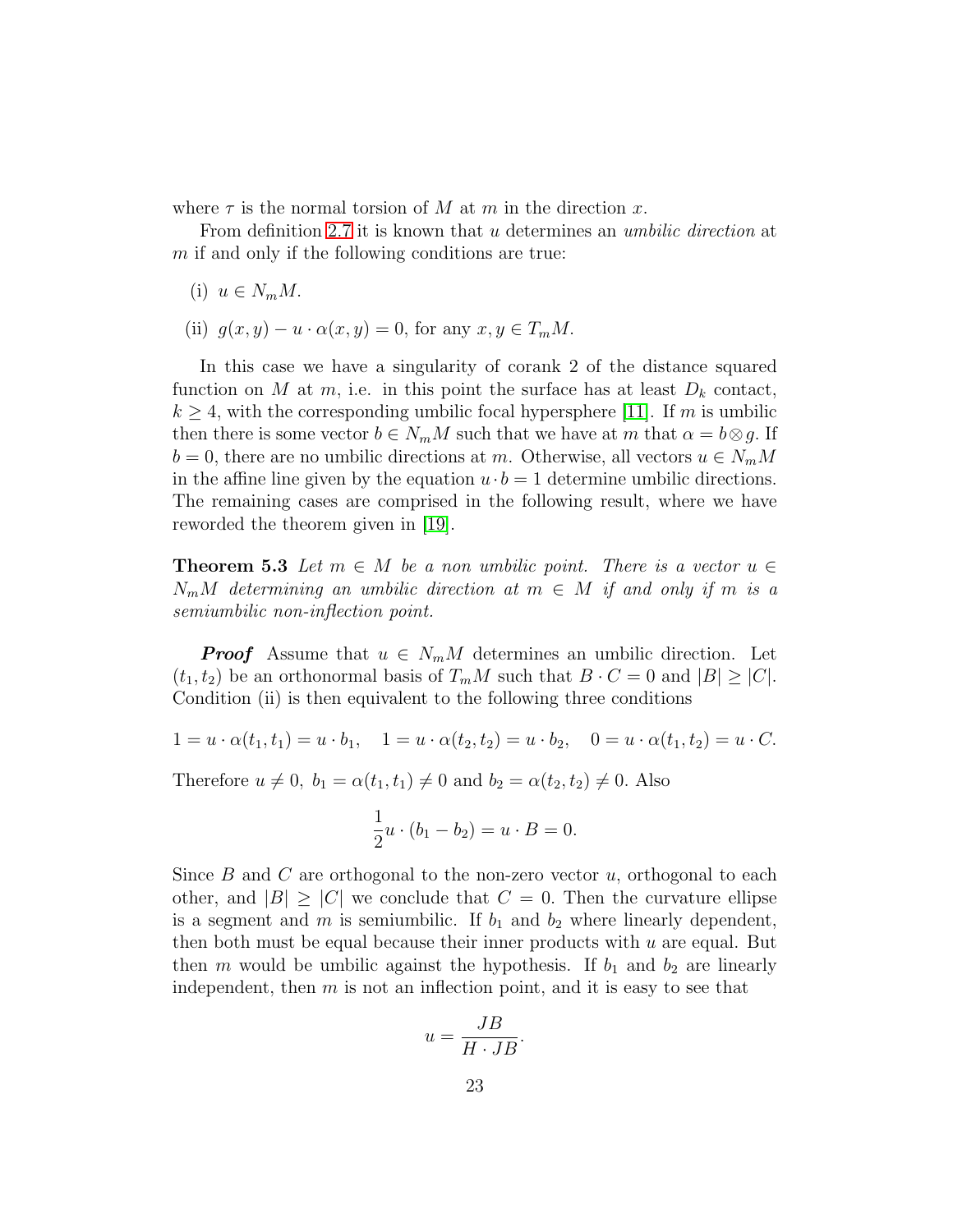Conversely, let  $m$  be a semiumbilic point that is not an inflection point. Then it is not umbilic. We can choose then the orthonormal basis  $(t_1, t_2)$  so that  $C = 0$ . It is easy to see that then  $H \cdot JB \neq 0$ , so that we can define a vector  $u \in N_m M$  by the preceding formula and verify directly that it satisfies condition (ii).  $\Box$ 

### 5.2 Application to the asymptotic directions for a surface in  $\mathbb{R}^5$

Let M be a surface immersed in  $\mathbb{R}^5$ . We denote by  $f_{3,u}$  the third order approximation of the function  $x \in T_m M \mapsto u \cdot (\exp_m(x) - m)$ , that is

$$
f_{3,u}(x) = u \cdot x + \frac{1}{2}u \cdot \alpha_m(x,x) - \frac{1}{6}\alpha_m(u^{\top},x) \cdot \alpha_m(x,x) + \frac{1}{6}u^{\perp} \cdot (\nabla_x \alpha)(x,x).
$$

In this section, we reword the characterization of asymptotic directions studied in [\[9\]](#page-26-3) and [\[18\]](#page-26-11).

**Definition 5.4** Let  $0 \neq u \in \mathbb{R}^5$ . Then, u determines a binormal direction at m iff the following conditions are true:

- (i) 0 is a singular point of  $f_{3,u}$ ;
- (ii) there is a non-vanishing vector  $x \in T_m M$  such that  $u \cdot \alpha_m(x, y) = 0$  for any  $y \in T_m M$  and such that  $f_{3,u}(x) = 0$ . We say that such a vector x defines an asymptotic direction at m.

**Theorem 5.5** A vector  $0 \neq x \in T_mM$  defines an asymptotic direction at  $m \in \mathbb{R}^5$  if and only if

$$
\det(\alpha_m(x, t_1), \alpha_m(x, t_2), (\nabla_x \alpha)(x, x)) = 0.
$$

**Proof** Assume that  $0 \neq x \in T_mM$  defines an asymptotic direction. Then there exists  $u \in \mathbb{R}^5$  with the two properties of the above definition. These are equivalent clearly to the requirements that  $u \in N_mM$ , that  $u \cdot \alpha_m(x,.) = 0$ and that  $u \cdot (\nabla_x \alpha)(x, x) = 0$ . Now, let  $t_1, t_2$  be any basis of  $T_m M$ . Then the three vectors  $\alpha_m(x, t_1)$ ,  $\alpha_m(x, t_2)$ ,  $(\nabla_x \alpha)(x, x) \in N_m M$  must have a nonvanishing vector  $u \in N_m M$  orthogonal to them all. Since dim  $N_m M = 3$ , we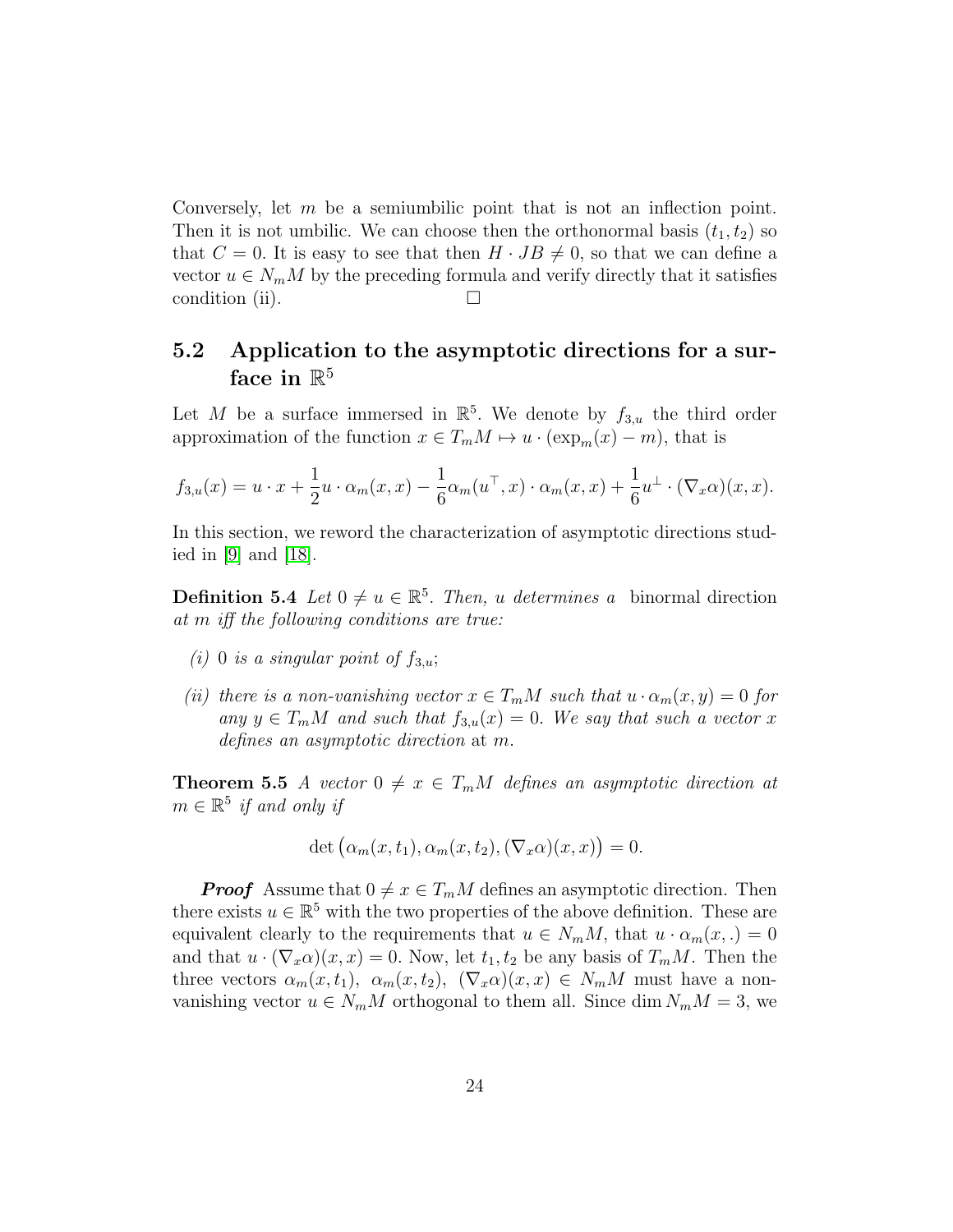conclude that the necessary and sufficient condition for x being an asymptotic direction is that those three vectors be linearly dependent, that is

$$
\det(\alpha_m(x, t_1), \alpha_m(x, t_2), (\nabla_x \alpha)(x, x)) = 0.
$$

 $\Box$ 

We have obtained thus a characterization of those asymptotic directions in terms of geometric invariants of the surface. The corresponding equation for the angle determining those directions can now be computed with the technique used in section 4.1 for the strong principal directions. The program [\[15\]](#page-26-8) draws the asymptotic lines, that is those whose tangent is an asymptotic direction at each point.

# 6 Appendix

```
Input to be set by user:
X = \{ \cos[u] \cos[v], \sin[u] \cos[v], \sin[v] \};u0 = 1; v0 = 1;
Orthonormal tangent basis at {u0, v0}:
Xu = D[X, u] /. {u -> u0, v -> v0}; Xu = Xu/Sqrt[Xu.Xu];
Xv = D[X, v] /. {u -> u0, v -> v0};
Xv = Xv - (Xv.Xu) Xu; Xv = Xv/Sqrt[Xv.Xv];Basis of normal subspace at {u0, v0}:
U1 = Cross[Xu, Xv];Verification of both bases: must be non-zero; otherwise,
try other initial values for U1, U2, U3 in the above calculation.
 Or perhaps the point is singular.
N[Det[{Xu, Xv, U1}]]
1.
Direct computation of Monge coordinates
```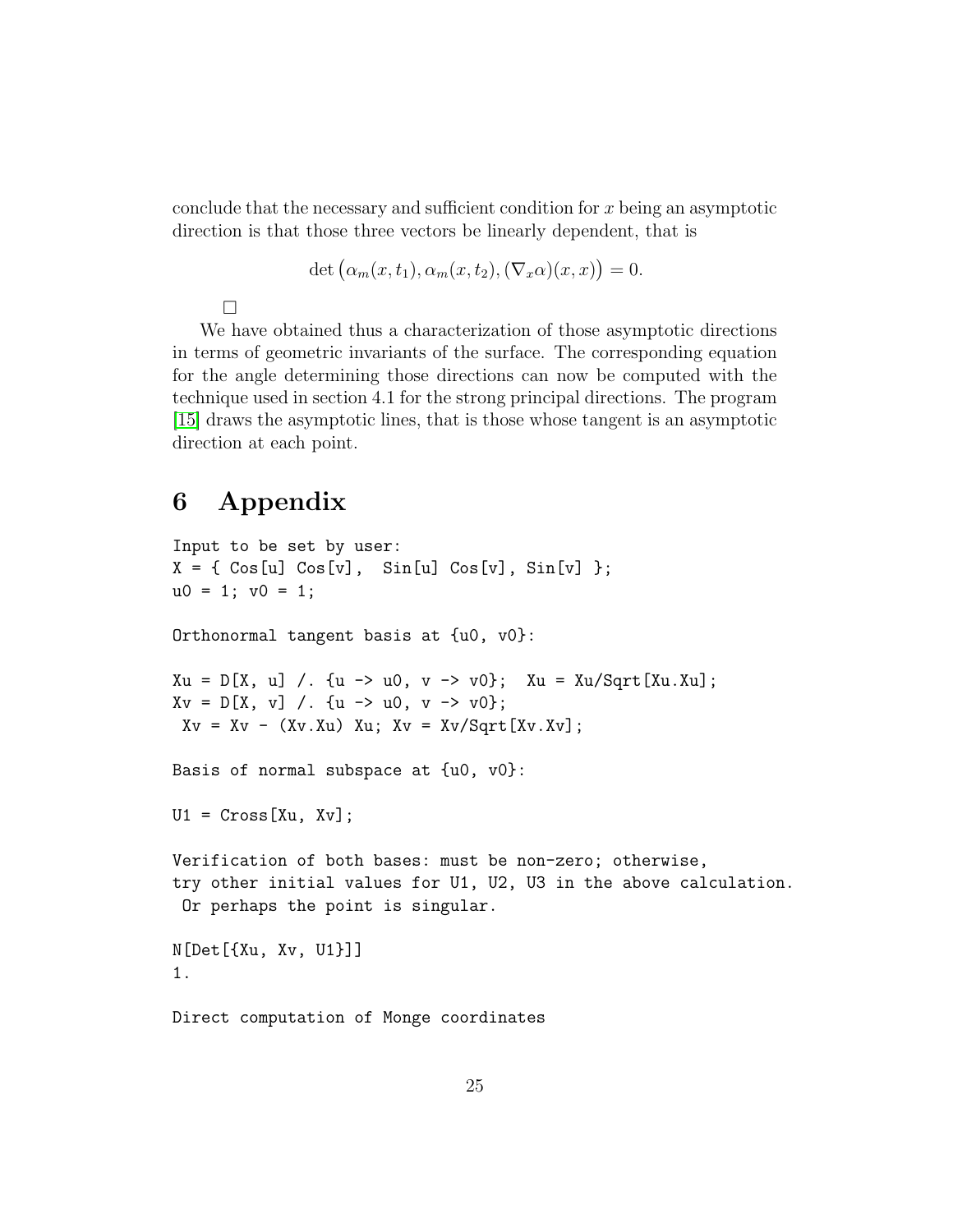$Simplify[Solve[X == x Xu + y Xv + f1 U1]]$ 

You may try instead the calculation of the Taylor expansion of Monge coordinates as follows:

```
u = Sum[uu[i, j] x^i y^j, \{i, 0, 3\}, \{j, 0, 3\}];v = Sum[vv[i, j] x^i y^j, {i, 0, 3}, {j, 0, 3}];
f1 = Sum[g1[i, j] x^i y^j, \{i, 0, 3\}, \{j, 0, 3\}];XS = Series[X, \{x, 0, 3\}, \{y, 0, 3\}];Monge = LogicalExpand[XS == x Xu + y Xv + f1 U1];
Solve[Monge]
u =. ; v =. ; f1 =. ;
```
# References

- <span id="page-25-2"></span>[1] Arnol'd, V. I., Gusein-zade, V. I. and Varchenko, A. N., Singularities of Differentiable Maps, Monographs in Mathematics, Vol. 82. Boston-Basel-Stuttgart: Birkhäuser. (1985).
- <span id="page-25-3"></span>[2] Bang-Yen Chen and Shi-Jie Li, The contact number of a Euclidean submanifold, Proceedings of the Edinburgh Mathematical Soc., 47 (2004), 69-100.
- <span id="page-25-6"></span>[3] Fessler, W., Uber die normaltorsion von Flächen im vierdimensionalen euklidischen Raum, Comm. Math. Helv., 33 (1959), No. 2, 89-108.
- <span id="page-25-4"></span>[4] García, R. and Sotomayor, J., *Geometric mean curvature lines on sur* $faces\; immersed\;in\mathbb{R}^3,$  Annales de la faculti $\frac{1}{2}$  des sciences de Toulouse, 6 e ser, vol 11, No. 3 (2002), 377-401.
- <span id="page-25-5"></span>[5] García, R. and Sotomayor, J., Lines of axial curvature on surfaces immersed in  $R<sup>4</sup>$ . Differential Geometry and its Applications, 12 (2000), 253-269.
- <span id="page-25-0"></span>[6] Golubitsky M. and Gillemin V., Stable mappings and their singularities, Springer-Verlag. (1973).
- <span id="page-25-1"></span>[7] Looijenga, E. J. N., Structural stability of smooth families of  $C^{\infty}$ functions. Doctoral Thesis, University of Amsterdam, 1974.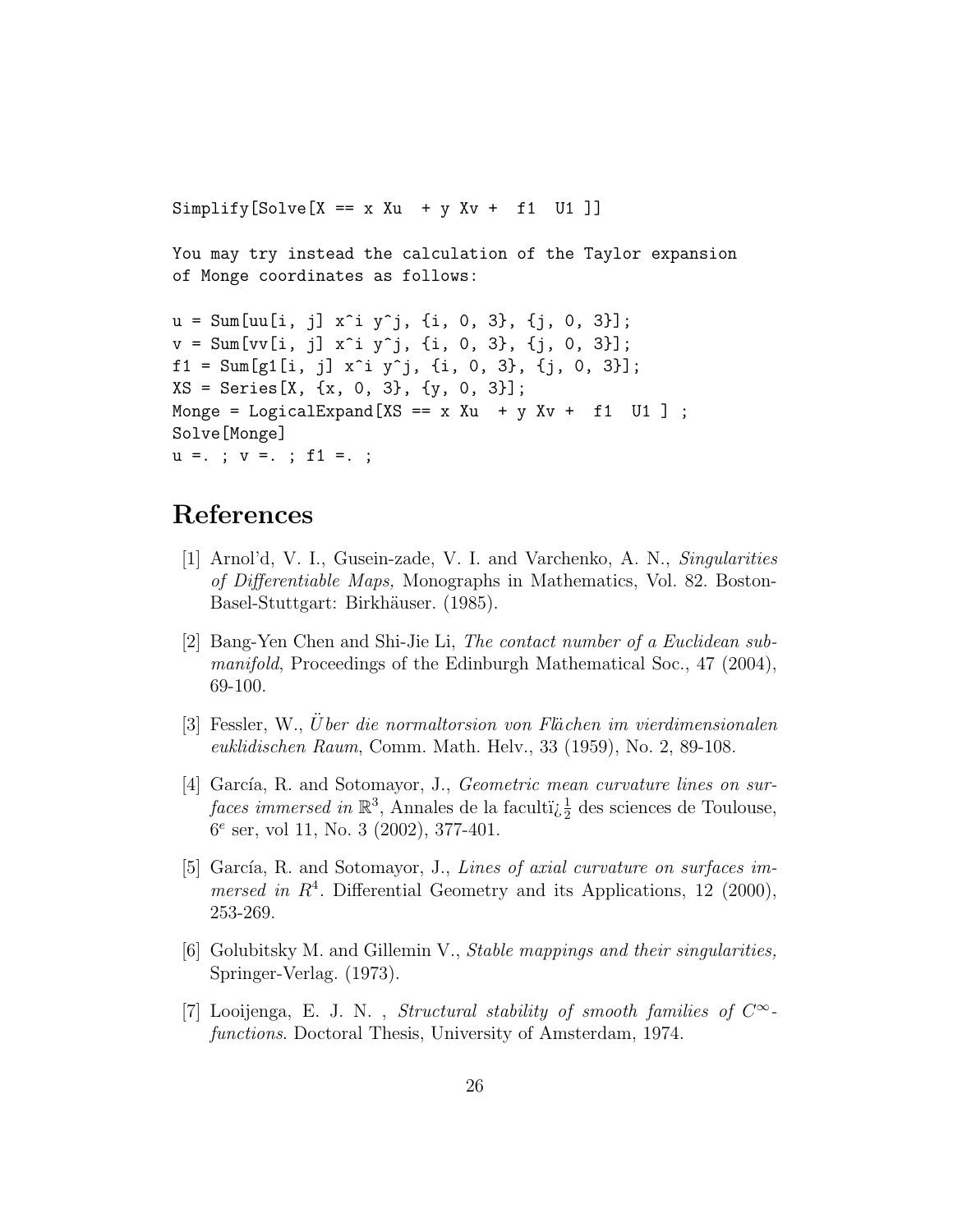- <span id="page-26-5"></span>[8] Mochida, D. K. H., Romero-Fuster, M. C. and Ruas, M. A. S., Osculating hyperplanes and asymptotic directions of codimension two submanifolds of Euclidean spaces. Geom. Dedicata 77, No. 3 (1999), 305-315.
- <span id="page-26-3"></span>[9] Mochida, D. K. H., Romero-Fuster, M. C. and Ruas, M. A. S., Inflection points and nonsingular embeddings of surfaces in  $\mathbb{R}^5$ , Rocky Mountain Journal of Mathematics, 33, 3, Fall 2003.
- <span id="page-26-6"></span>[10] G. Monera, M., Montesinos-Amilibia, A., Moraes, S. M. and Sanabria-Codesal, E., Critical points of higher order for the normal map of immersions in  $\mathbb{R}^d$ . Topology and its Applications, 159 (2012), 537-544.
- <span id="page-26-1"></span>[11] Montaldi, J. A., Contact with application to submanifolds, PhD Thesis, University of Liverpool (1983).
- <span id="page-26-2"></span>[12] Montaldi, J. A., On contact between submanifolds, Michigan Math. J., 33 (1986), 195-199.
- <span id="page-26-4"></span>[13] Montaldi, J. A., On generic composites of maps, Bull. London Math. Soc., 23 (1991), 81-85.
- <span id="page-26-9"></span>[14] Montesinos-Amilibia, A., Parametricas4, computer program freely available from [http://www.uv.es/montesin.](http://www.uv.es/montesin)
- <span id="page-26-8"></span>[15] Montesinos-Amilibia, A., Parametricas5, computer program freely available from [http://www.uv.es/montesin.](http://www.uv.es/montesin)
- <span id="page-26-7"></span>[16] Moraes, S., Romero-Fuster, M. C. and Sánchez-Bringas, F., *Principal* configurations and umbilicity of submanifolds in  $\mathbb{R}^n$ , Bull. Bel. Math. Soc. 10 (2003), 227-245.
- <span id="page-26-0"></span>[17] Porteous, I. R. , The normal singularities of a submanifold. J. Differ. Geom. 5 (1971), 543-564.
- <span id="page-26-11"></span>[18] Romero-Fuster, M. C. , Ruas, M. A. S. and Tari, F., Asymptotic curves on surfaces in  $R^5$ . Communications in Contemporary Mathematics 10 (2008), 309-335.
- <span id="page-26-10"></span>[19] Romero-Fuster, M. C. and Sánchez-Bringas, F., Umbilicity of surfaces with orthogonal asymptotiv lines in  $R<sup>4</sup>$ . Differential Geometry and Applications 16 (2002), 213-224.